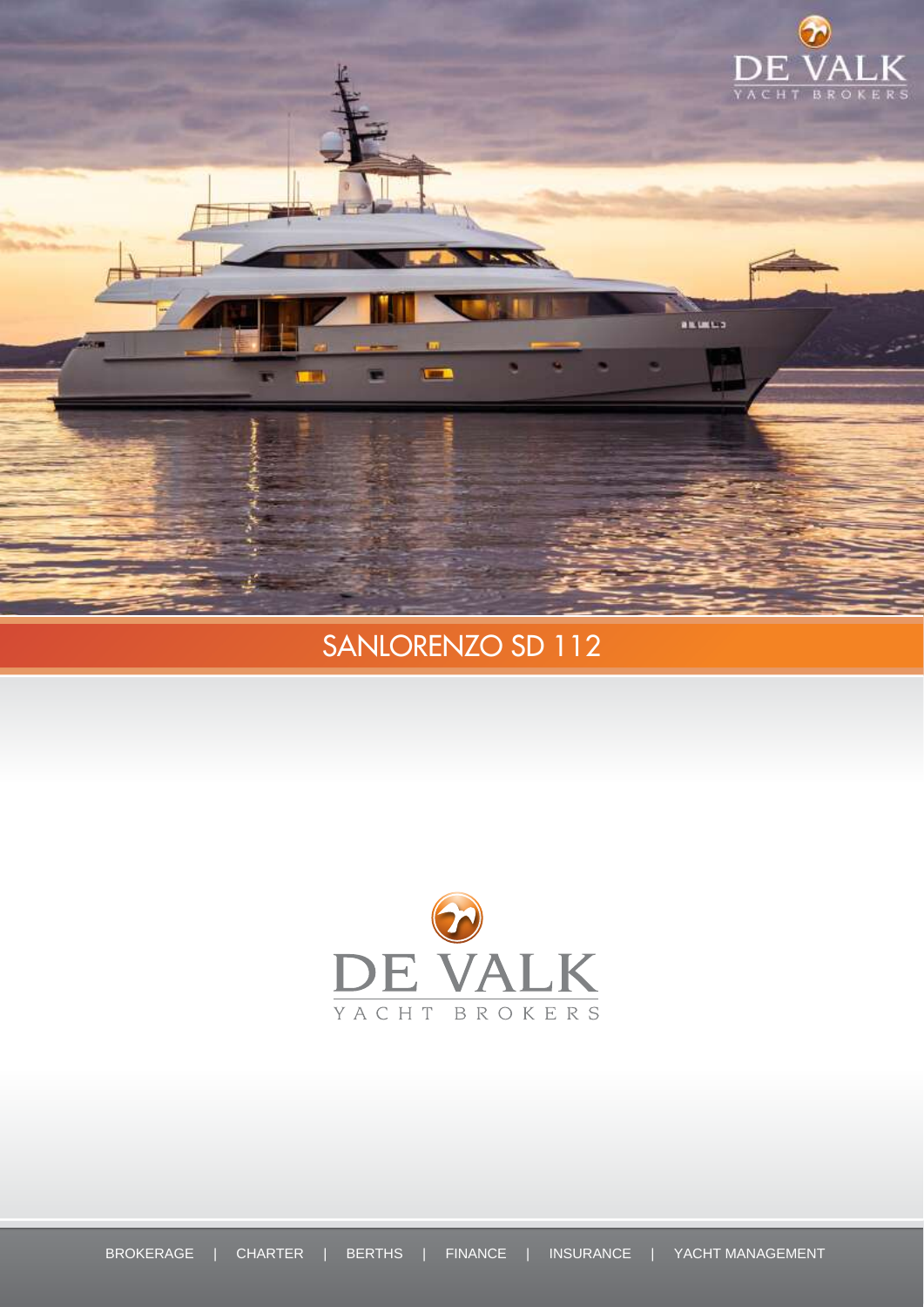### **BROKER'S COMMENTS**

''There can be few better examples of a superbly maintained motoryacht than this Sanlorenzo SD112. The owners made no compromises as they invested time and money to ensure their prized possession remained in as-new condition. The fabulous master suite offers panoramic sea views, and there are 3 spacious ensuite guest cabins with showers plus 3 crew berths. The bespoke interior is beautifully finished and the height of modern sophistication. Looking to make the 2022 season one to remember? Contact us for details or make an appointment for a personal viewing that will exceed all your expectations''

#### **Arjen Hoeksma**

### **SPECIFICATIONS**

| <b>Dimensions</b>   | $33,60 \times 7,66 \times 2,20$ (m) | <b>Builder</b> | San Lorenzo          |
|---------------------|-------------------------------------|----------------|----------------------|
| <b>Built</b>        | 2014                                | Cabins         | 4                    |
| <b>Material</b>     | <b>GRP</b>                          | <b>Berths</b>  | 8                    |
| Engine(s)           | 2 x MTU 12V 2000 M72 diesel         | Hp/Kw          | 1469 (hp), 1080 (kw) |
| <b>Asking price</b> | EUR 6.900.000 (vat: paid)           | Lying          | not at sales office  |
|                     |                                     |                |                      |

### **CONTACT**

| Sales office   | De Valk Croatia | <b>Telephone</b> | +385 13000722     |
|----------------|-----------------|------------------|-------------------|
| <b>Address</b> |                 | <b>Fax</b>       | +385 13000722     |
|                | Croatia region  | E-mail           | croatia@devalk.nl |
|                | Croatia         |                  |                   |

### **DISCLAIMER**

These particulars are given in good faith as supplied but cannot be guaranteed and cannot be used for contracts.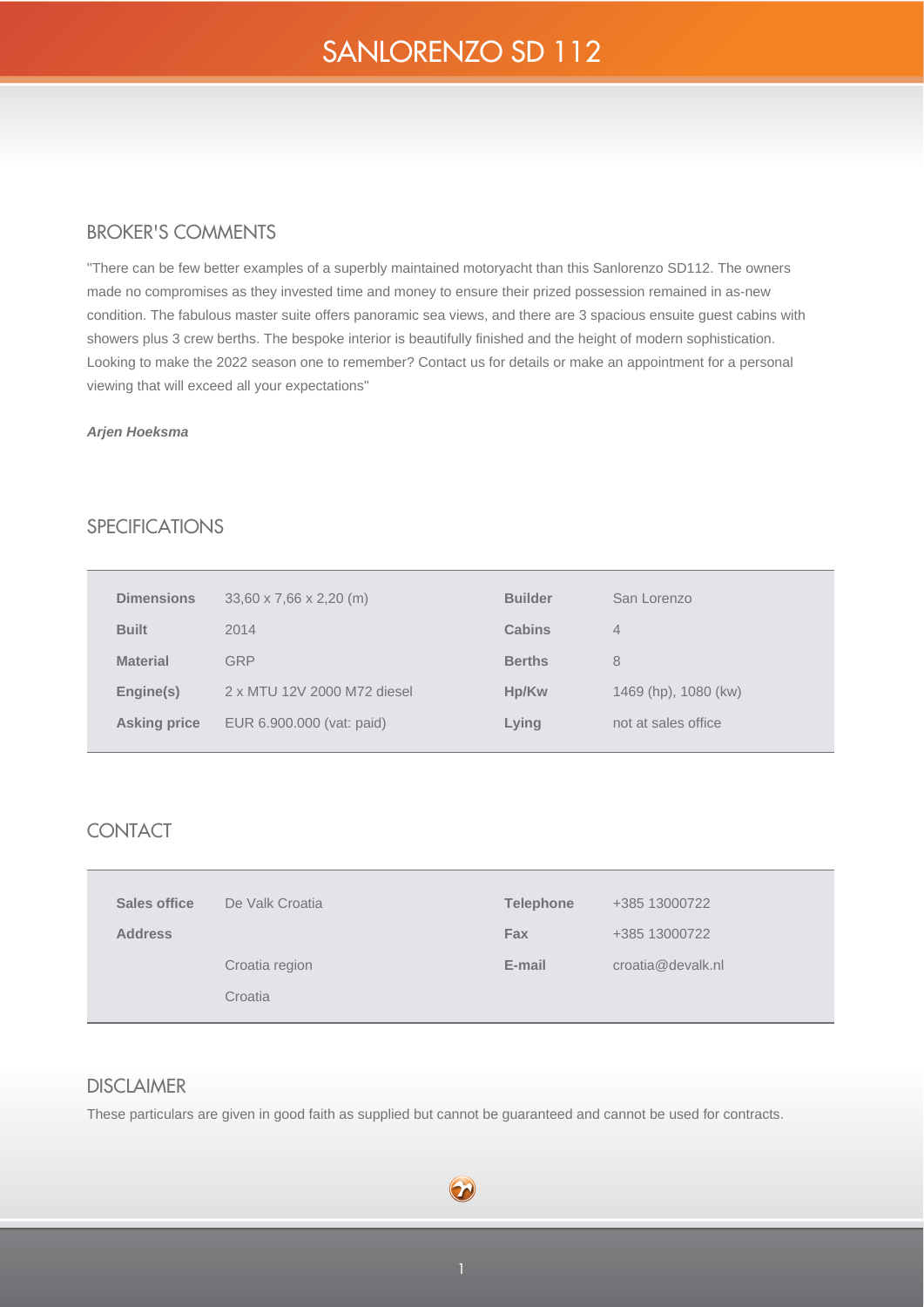### **GENERAL**

| <b>Model</b>                   | SANLORENZO SD 112    |
|--------------------------------|----------------------|
| <b>Type</b>                    | motor yacht          |
| LOA(m)                         | 33,60                |
| $LWL$ (m)                      | 29,60                |
| Beam (m)                       | 7,66                 |
| Draft (m)                      | 2,20                 |
| Air draft (m)                  | 13,50                |
| Headroom (m)                   | 2,05                 |
| Year built                     | 2014                 |
| Launched                       | 2014                 |
| <b>Builder</b>                 | San Lorenzo          |
| Country                        | Italy                |
| <b>Designer</b>                | Francesco Paszkowski |
| Displacement (t)               | 79                   |
| <b>Gross tonnage</b>           | 266                  |
| <b>Hull material</b>           | <b>GRP</b>           |
| <b>Hull colour</b>             | grey                 |
| <b>Hull shape</b>              | deep-V               |
| <b>Superstructure material</b> | <b>GRP</b>           |
| <b>Deck material</b>           | <b>GRP</b>           |
| Deck finish                    | teak                 |
| Superstructure deck finish     | teak                 |
| <b>Cockpit deck finish</b>     | teak                 |
| Antifouling (year)             | 2021                 |
| <b>Dorades</b>                 | yes                  |
| <b>Window material</b>         | tempered glass       |
| <b>Deckhatch</b>               | yes                  |
| <b>Portholes</b>               | stainless steel      |
| Flybridge                      | yes                  |
| Flybridge cockpit cover        | yes                  |

 $\bigcirc$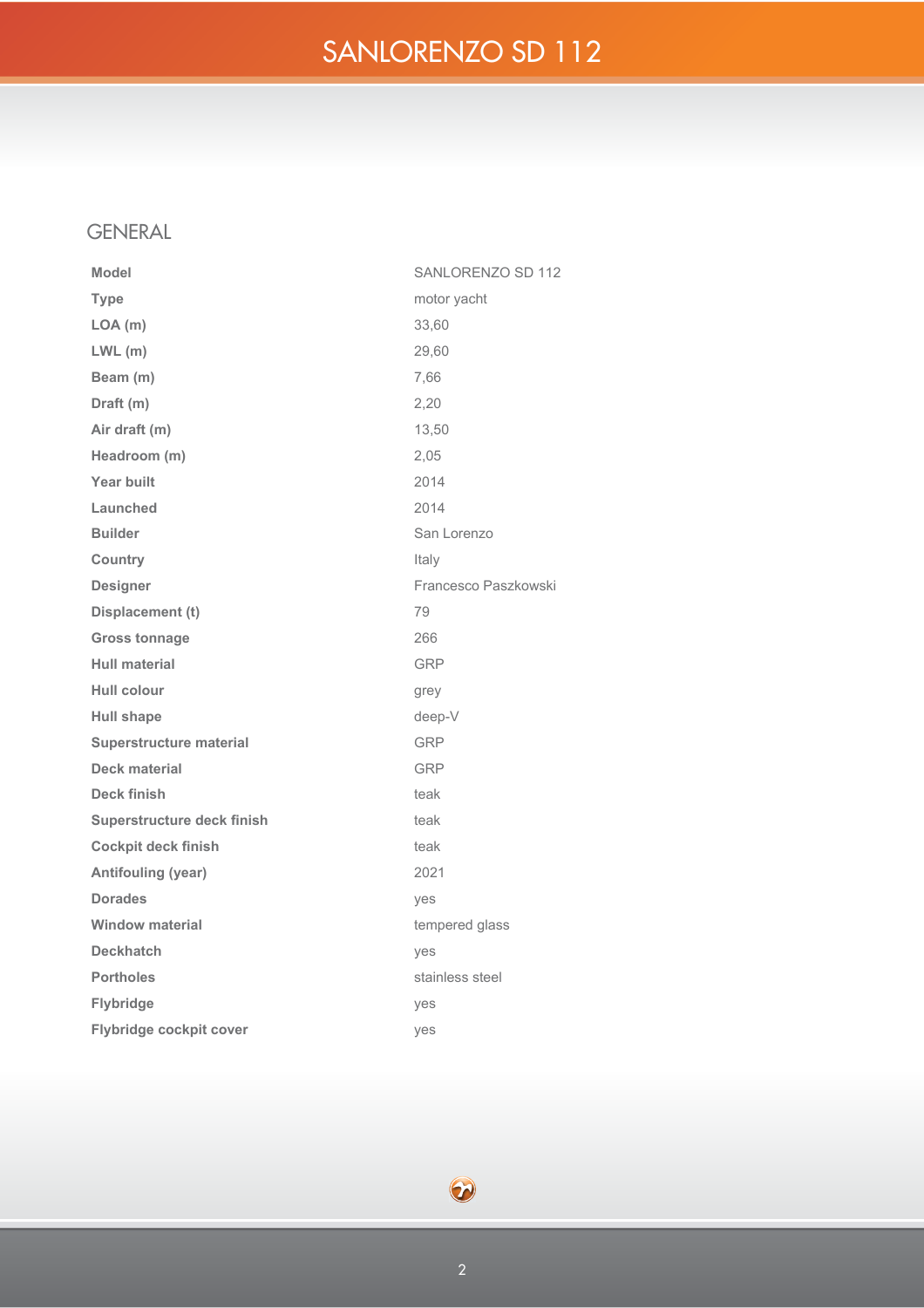| <b>Flybridge suncover</b>      | 2x sunbrella and one on fore deck                                               |
|--------------------------------|---------------------------------------------------------------------------------|
| Radar arch                     | non collapsible                                                                 |
| Fuel tank (litre)              | stainless steel aft main 15,000                                                 |
| Fuel tank 2 (litre)            | stainless steel forward main 12,500                                             |
| Level indicator (fuel tank)    | yes                                                                             |
| Fuel daytank (litre)           | stainless steel 1.000                                                           |
| Level indicator (daytank)      | yes                                                                             |
| <b>Freshwater tank (litre)</b> | stainless steel 4.200                                                           |
| Level indicator (freshwater)   | yes                                                                             |
| <b>Blackwater tank (litre)</b> | stainless steel 1.750                                                           |
| Level indicator (blackwater)   | yes                                                                             |
| <b>Wheel steering</b>          | hydraulic                                                                       |
| Inside helm position           | yes                                                                             |
| <b>Outside helm position</b>   | starboard aft deck + fly bridge                                                 |
| <b>Flybridge helm position</b> | yes                                                                             |
| Extra info                     | hydraulic lateral balcony starboard                                             |
| Extra info                     | service gensets 2022, engines 2022, gearbox 2021                                |
| Extra info                     | Full inspection report available soon (2022), all photos from February<br>2022! |

## **ACCOMMODATION**

| <b>Cabins</b>       | 4                                                            |
|---------------------|--------------------------------------------------------------|
| <b>Berths</b>       | 8                                                            |
| Crew cabin          | 3 cabins                                                     |
| <b>Crew berths</b>  | 5                                                            |
| <b>Interior</b>     | high gloss painted                                           |
| Floor               | parquet                                                      |
| Aft deck            | yes                                                          |
| <b>Pilot house</b>  | yes                                                          |
| Saloon              | Minotti sofas, Eames lounge chair with pouf, Corbusier couch |
| Headroom saloon (m) | 2,05                                                         |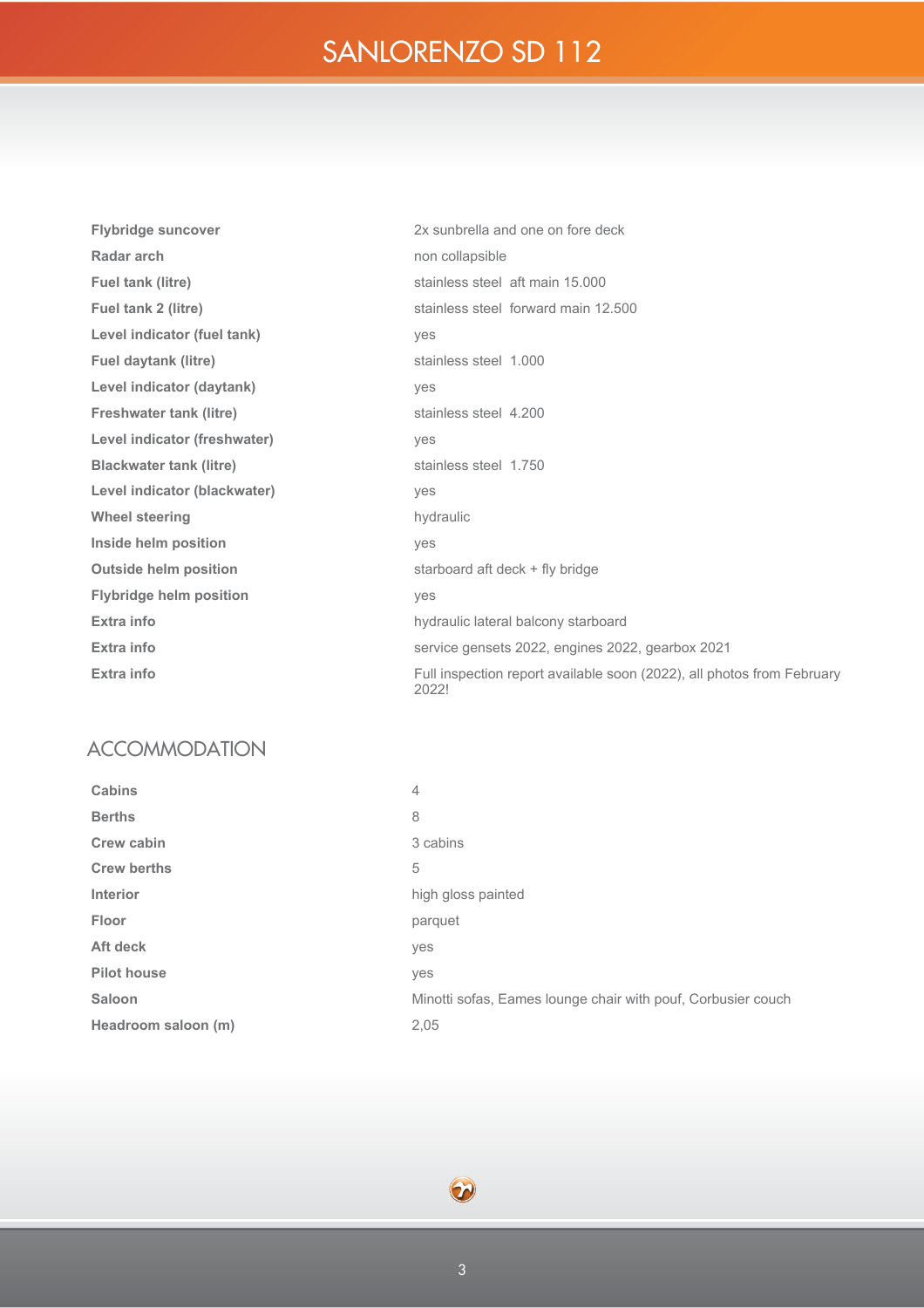**Air-conditioning Condaria 240.000 BTU Navigation center in pilot house Chart table in** pilot house **Dining room upper deck Galley professional Countertop corian Sink stainless steel Cooker induction Gaggenau 5 zone Oven Gaggenau Gas alarm yes Microwave Gaggenau BM22111 Fridge Gaggenau RC282203 Freezer Gaggenau RF297202 Wine cooler 2x Gaggenau FD 9405 41 bottles Water pressure system electrical Dishwasher Bosch Ice maker Scotsman AC 46 Crockery yes Owners cabin French** bed **Bed length (m) 2,05 x 1,80 Wardrobe hanging/drawers/shelves Bathroom en** suite **Toilet en suite Toilet system electric Wash basin in the bathroom Shower en** suite **Jacuzzi fly bridge Guest cabin 1 double bed**

**Heating reversed cycle airconditioning Condaria Sliding door to aft deck stainless steel, round sliding on upper deck Hot water system 220V + engine 2x boilers Gianneschi 150 liter Bed length (m) 2,00 x 1,60**

 $\bullet$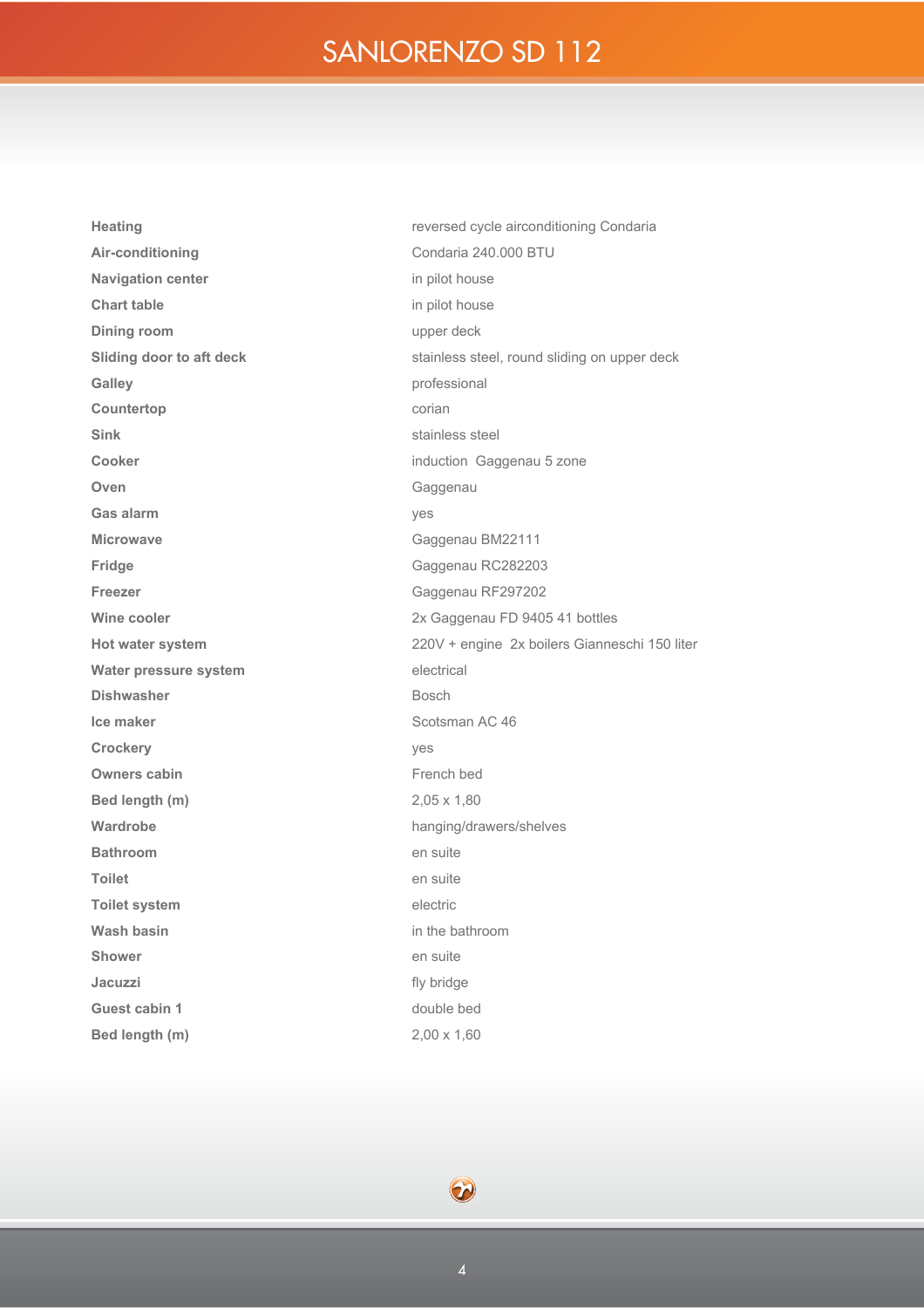**Bathroom en** suite **Toilet en suite Toilet system electric Wash basin in the bathroom Shower en** suite **Guest cabin 2 double bed Bed length (m) 2,00 x 1,60 Wardrobe hanging/drawers/shelves Bathroom en** suite **Toilet en suite Toilet system electric Wash basin in** the bathroom **Shower en** suite **Guest cabin 3 single bed Bed length (m) 2x 2,00 x 0,90 Wardrobe hanging/drawers/shelves Bathroom yes Toilet en suite Toilet system electric Wash basin in** the bathroom **Shower en** suite **Crew cabin(s) 3 Bathroom (crew) 3 Toilet (crew) 3 Toilet system electric Wash basin in the bathroom Shower (crew) 3 Extra info large storage space under crew area Washing machine yes Dryer yes**

**Wardrobe hanging/drawers/shelves**

 $\bm{\omega}$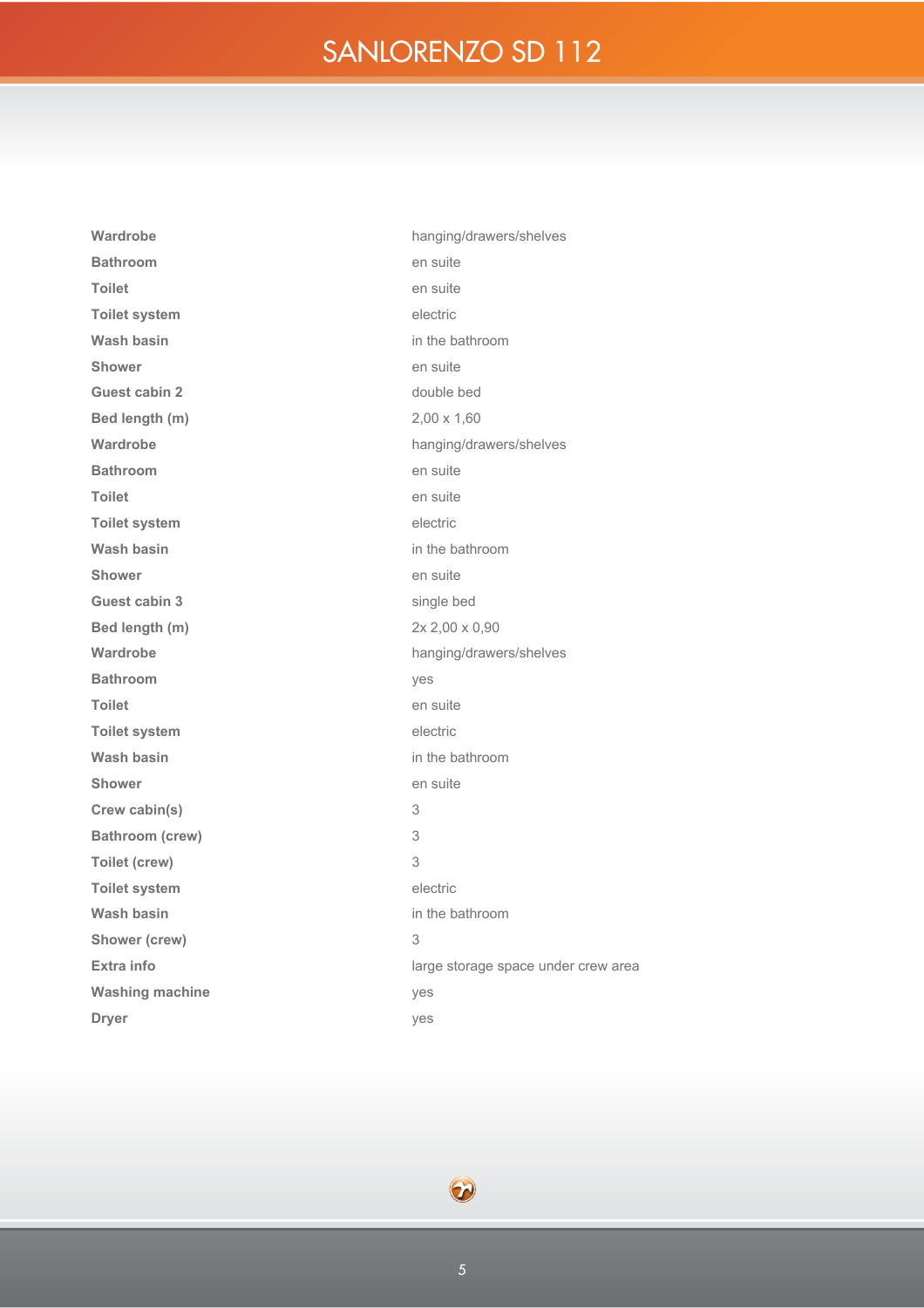| Ironing facilities | crew area                                             |
|--------------------|-------------------------------------------------------|
| <b>Sauna</b>       | turkish bath lower deck                               |
| <b>Sky lounge</b>  | yes                                                   |
| <b>Flybridge</b>   | yes                                                   |
| Wet bar            | fly bridge and upper deck                             |
| <b>Extra info</b>  | couch dining room B&B, sun chairs outside Paolo Lenti |
| <b>Extra info</b>  | gym area lower deck                                   |

### **MACHINERY**

| No of engines                   | $\overline{2}$            |
|---------------------------------|---------------------------|
| Make                            | <b>MTU</b>                |
| <b>Type</b>                     | 12V 2000 M72              |
| <b>HP</b>                       | 1469                      |
| kW                              | 1080                      |
| Fuel                            | diesel                    |
| Year installed                  | 2014                      |
| Maximum speed (kn)              | 19                        |
| <b>Cruising speed (kn)</b>      | 12                        |
| Consumption (I/hr)              | 42                        |
| <b>Engine hours</b>             | 1500                      |
| <b>Engine cooling system</b>    | freshwater heat exchanger |
| <b>Drive</b>                    | shaft                     |
| <b>Shaft seal</b>               | yes                       |
| <b>Engine controls</b>          | electrical                |
| Gearbox                         | hydraulic ZF 3361         |
| <b>Bowthruster</b>              | CCM marine 45 Kw          |
| <b>Thrust bearing</b>           | yes                       |
| <b>Propeller type</b>           | fixed                     |
| <b>Propeller blades</b>         | 5                         |
| <b>Propeller shaft material</b> | stainless steel           |
| <b>Shaft lubrication</b>        | water                     |
|                                 |                           |

 $\odot$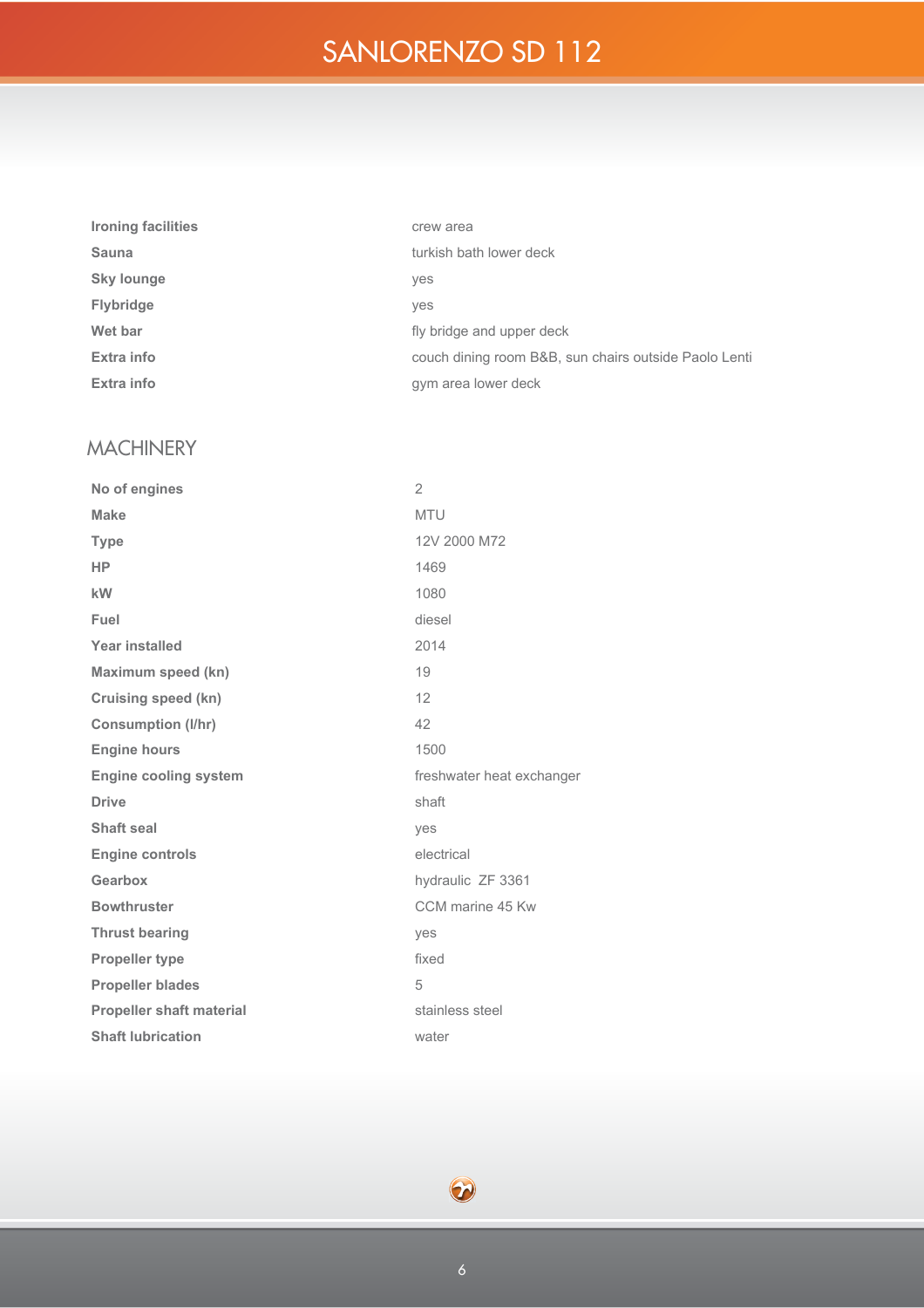| <b>Manual bilge pump</b>        | yes                                                            |
|---------------------------------|----------------------------------------------------------------|
| Electric bilge pump             | yes                                                            |
| <b>Bilge alarm</b>              | yes                                                            |
| <b>Electrical installation</b>  | 12 & 24 V DC and 230 & 400 V AC                                |
| Generator                       | Kohler 50 Kw 50EF0ZD                                           |
| Running hours generator         | aproxx 5.500                                                   |
| <b>Generator 2</b>              | Kohler 50 Kw 50EF0ZD                                           |
| Running hours generator 2       | aproxx 5.500                                                   |
| <b>Batteries</b>                | ves                                                            |
| <b>Start battery</b>            | 4x 210 Ah / 24V                                                |
| <b>Service battery</b>          | yes                                                            |
| <b>Generator battery</b>        | 2x 110 Ah / 12V                                                |
| <b>Battery monitor</b>          | yes                                                            |
| <b>Battery charger</b>          | Mass 24V/100A, 2x Mass 24V/50A, Chargemaster 12V/25A + 12V/15A |
| Inverter                        | yes                                                            |
| <b>Battery charger/inverter</b> | yes                                                            |
| <b>Diode battery combiners</b>  | yes                                                            |
| Shorepower                      | with cable                                                     |
| <b>Insulation transformer</b>   | yes                                                            |
| Watermaker                      | Idromar 160 L/hour, high pressure cylinders renewed 2021       |
| <b>Stabilizers</b>              | CMC Marine zero speed                                          |
| <b>Trimtabs</b>                 | yes                                                            |
| <b>Extra info</b>               | yes                                                            |
| <b>Extra info</b>               | all TV's remote by Apple iPad mini, also lift fucntion         |
| Extra info                      | yes                                                            |

## **NAVIGATION**

| <b>Compass</b>          | ves         |
|-------------------------|-------------|
| <b>Electric compass</b> | Simrad      |
| Depth sounder           | Simrad IS20 |

 $\bigcirc$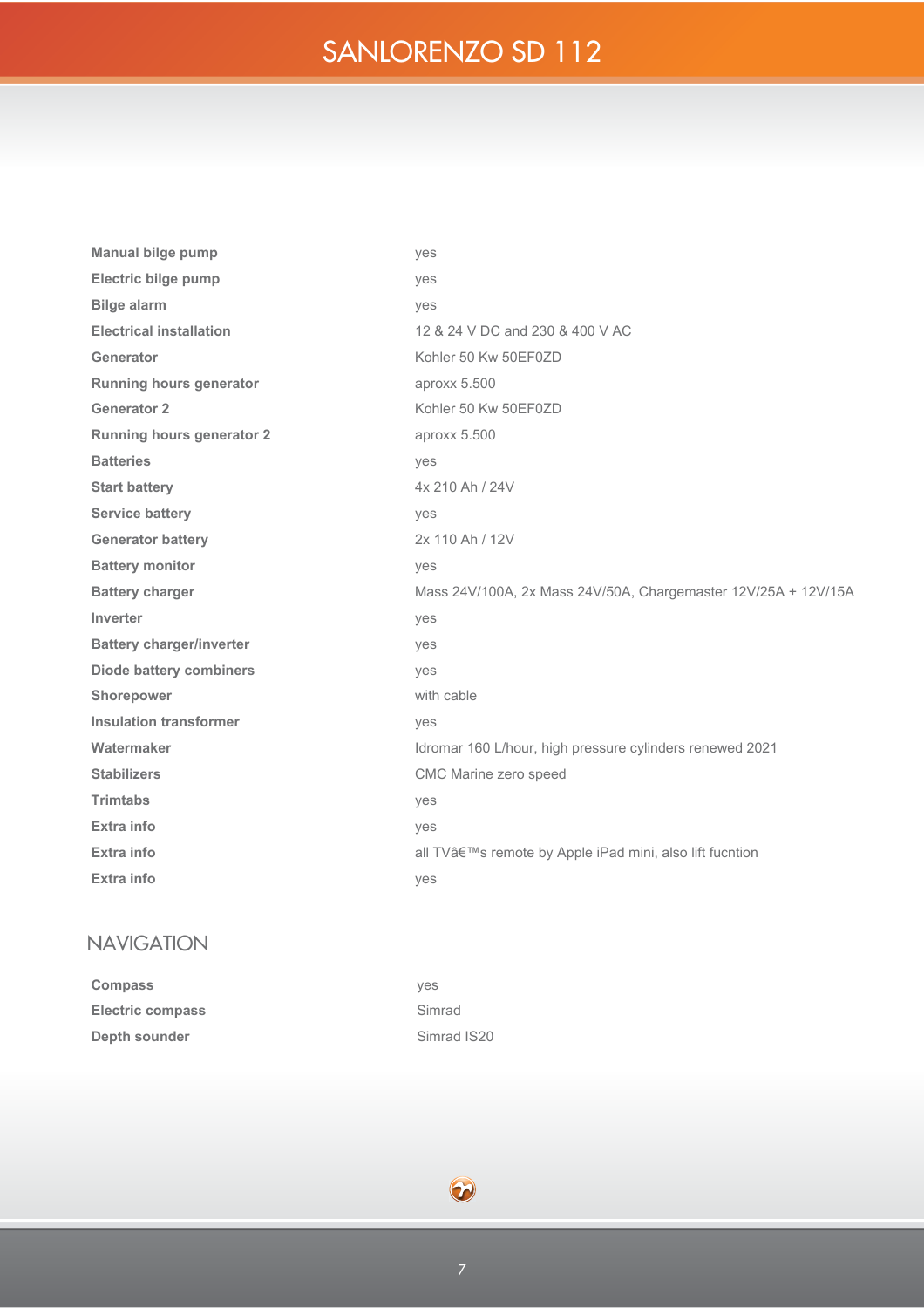**Log Simrad IS20 Windset Simrad IS20 Repeater yes VHF 2x Simrad RS90, 1x Sailor 6301 VHF handheld Sailor SP 3520 GMDSS Autopilot Simrad AP70 Rudder angle indicator yes Radar Simrad NSO EVO 2 10kw GPS yes Plotter yes Radar/GPS/plotter 3 full integrated color screens Navtex NAVTEX NAVTEX NAVTEX NAVTEX NAVTEX N Personal computer integrated Wifi antenna 4G wireless Electronis chart(s) yes AIS receiver yes AIS transponder Simrad AIS transceiver yes Radio receiver yes Transmitter yes EPIRB Simrad GP70 Navigation lights yes Searchlight Jabsco Loudhailer yes Extra info 6 blue underwater lights**

**Depth sounder/log Simrad IS20 Camera aft deck and engine room, CCTV with monitor bridge crew kitchen Extra info thermic night camera Flirt T 350**

### **EQUIPMENT**

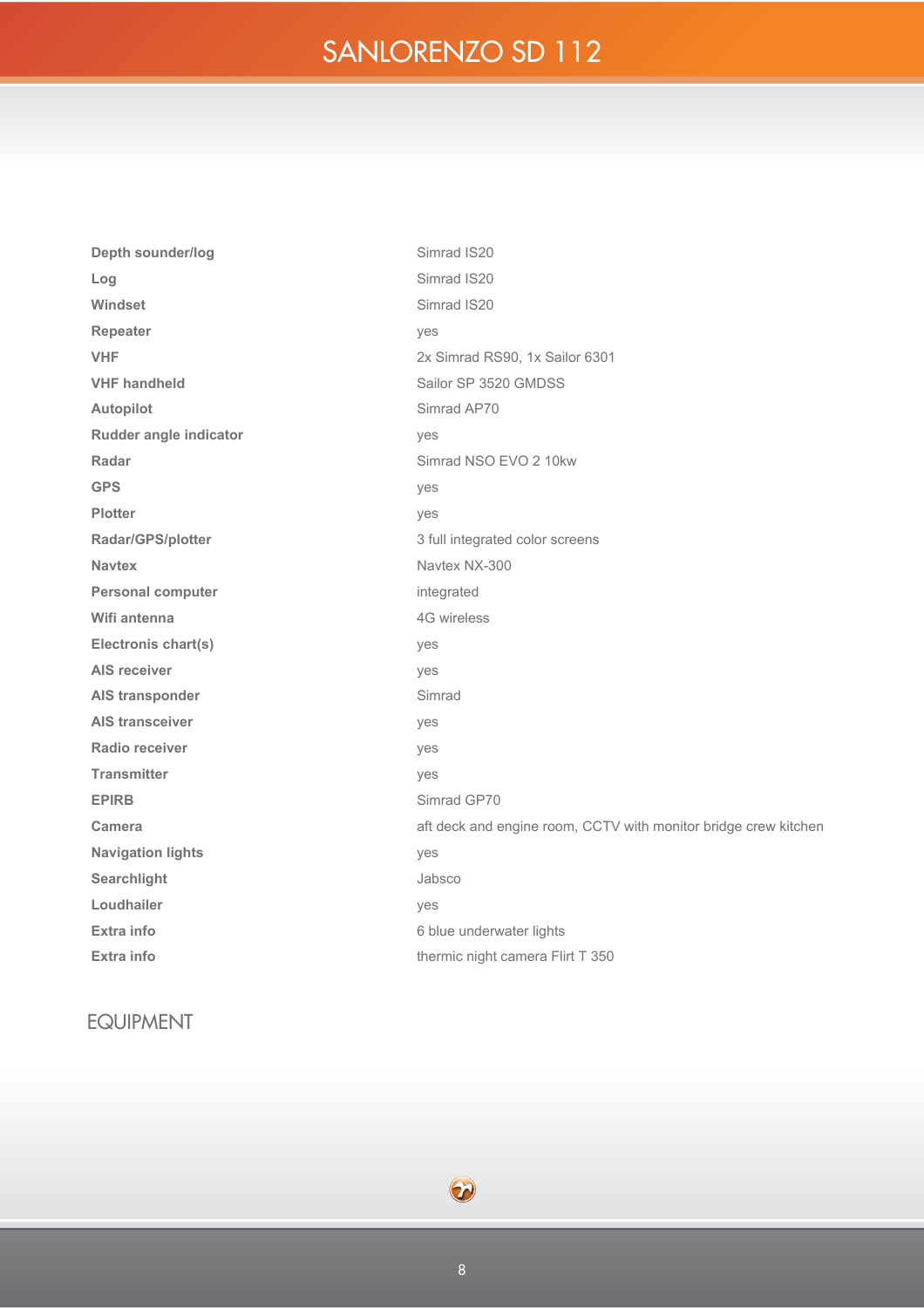| <b>Fixed windscreen</b>    | on fly bridge                             |
|----------------------------|-------------------------------------------|
| <b>Bimini</b>              | upper deck and fly bridge                 |
| Sun awning                 | yes                                       |
| <b>Cockpit cushions</b>    | yes                                       |
| <b>Cockpit table</b>       | yes                                       |
| <b>Cockpit chairs</b>      | yes                                       |
| <b>Bathing platform</b>    | yes                                       |
| <b>Boarding ladder</b>     | stainless steel                           |
| <b>Transom door</b>        | yes                                       |
| Gangway                    | Mor Daverio Extended 079 TSL V110         |
| <b>Deck shower</b>         | yes                                       |
| <b>Anchor</b>              | 180 kg                                    |
| <b>Anchor chain</b>        | 120 mtrs                                  |
| <b>Anchor 2</b>            | 180 kg                                    |
| Anchor chain               | 120 mtrs                                  |
| <b>Chain counter</b>       | yes                                       |
| <b>Windlass</b>            | electrical                                |
| <b>Windlass aft</b>        | yes                                       |
| Deck wash                  | yes                                       |
| <b>Dinghy</b>              | Williams 445 120 hp, serviced 2022        |
| Sea railing                | yes                                       |
| Railing side opening gates | yes                                       |
| Life raft                  | 2x Arimar 10 persons (service March 2021) |
| Lifejackets                | yes                                       |
| Lifebuoy                   | yes                                       |
| Danbuoy                    | yes                                       |
| Wiper                      | yes                                       |
| Horn                       | yes                                       |
| <b>Radar reflector</b>     | yes                                       |
| <b>Fenders</b>             | yes                                       |
| <b>Mooring lines</b>       | yes                                       |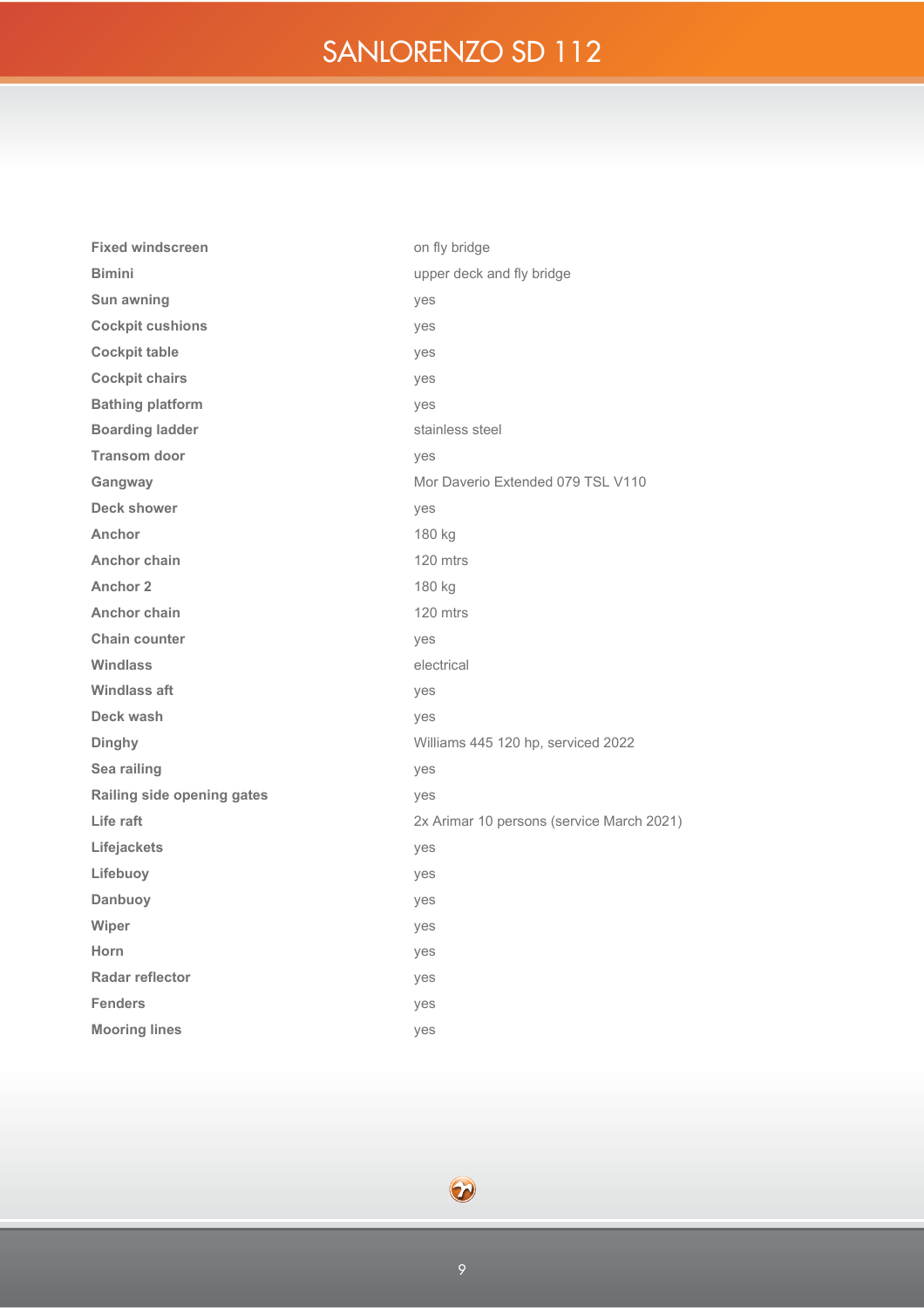| TV                          | 2x crew 7x guests Samsung                     |
|-----------------------------|-----------------------------------------------|
| <b>Satellite</b>            | yes                                           |
| Radio-cd player             | Denon AVR-X3000 with blu-ray                  |
| <b>Cockpit speakers</b>     | yes                                           |
| Speakers in salon           | yes                                           |
| Speakers in cabin           | yes                                           |
| Clock - barometer           | yes                                           |
| <b>Fire extinguisher</b>    | last service May 2021                         |
| Latest extinguisher survey  | yes                                           |
| Extinguisher in engine room | yes                                           |
| Auto extinguisher system    | yes                                           |
| Extra info                  | wash basin in engine room                     |
| Extra info                  | 5x ICOM IC-M73 handheld VHF                   |
| Extra info                  | electrical mosquito for skylight master cabin |

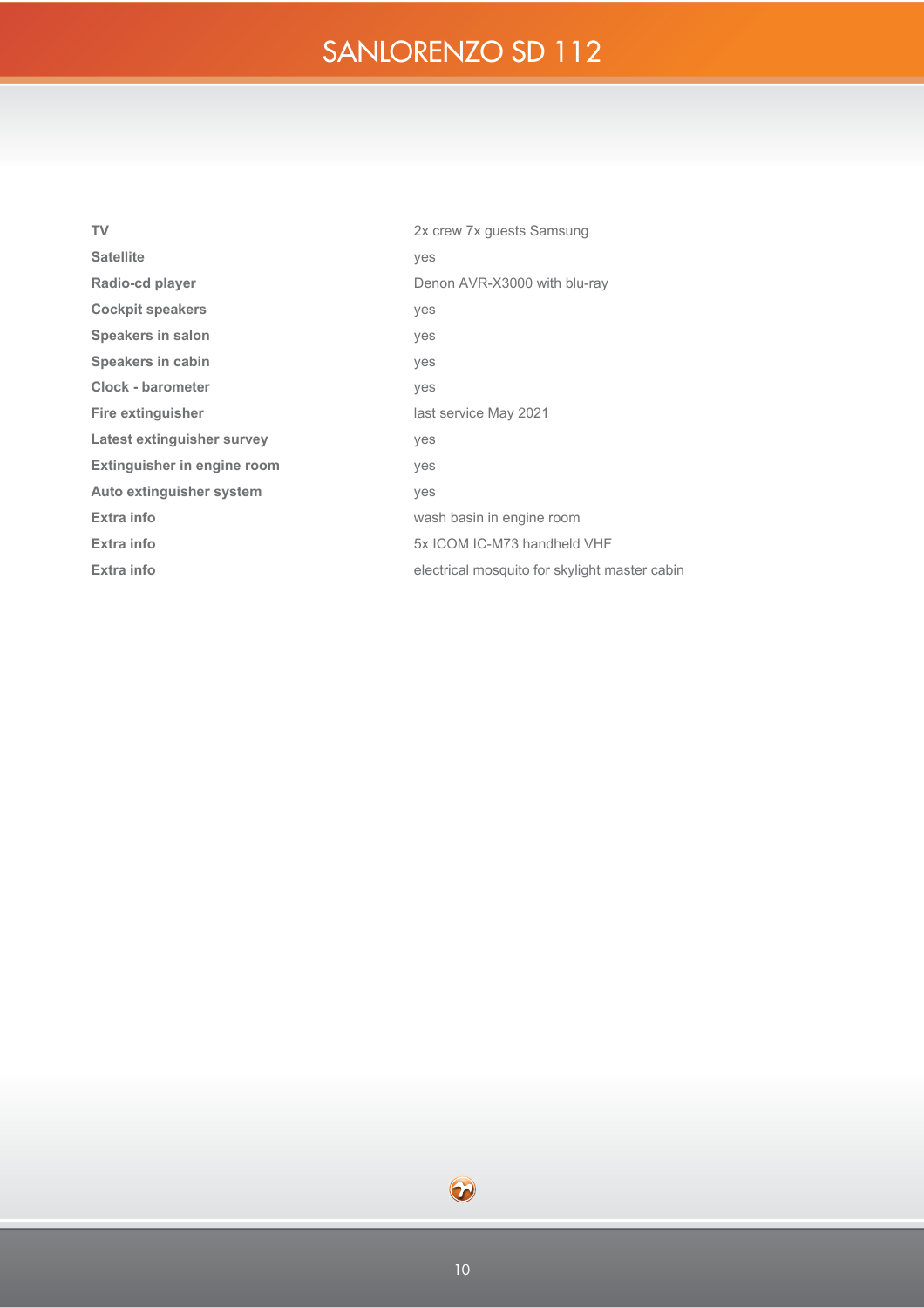# $6 $1 / 25 (1 = 2 6)$



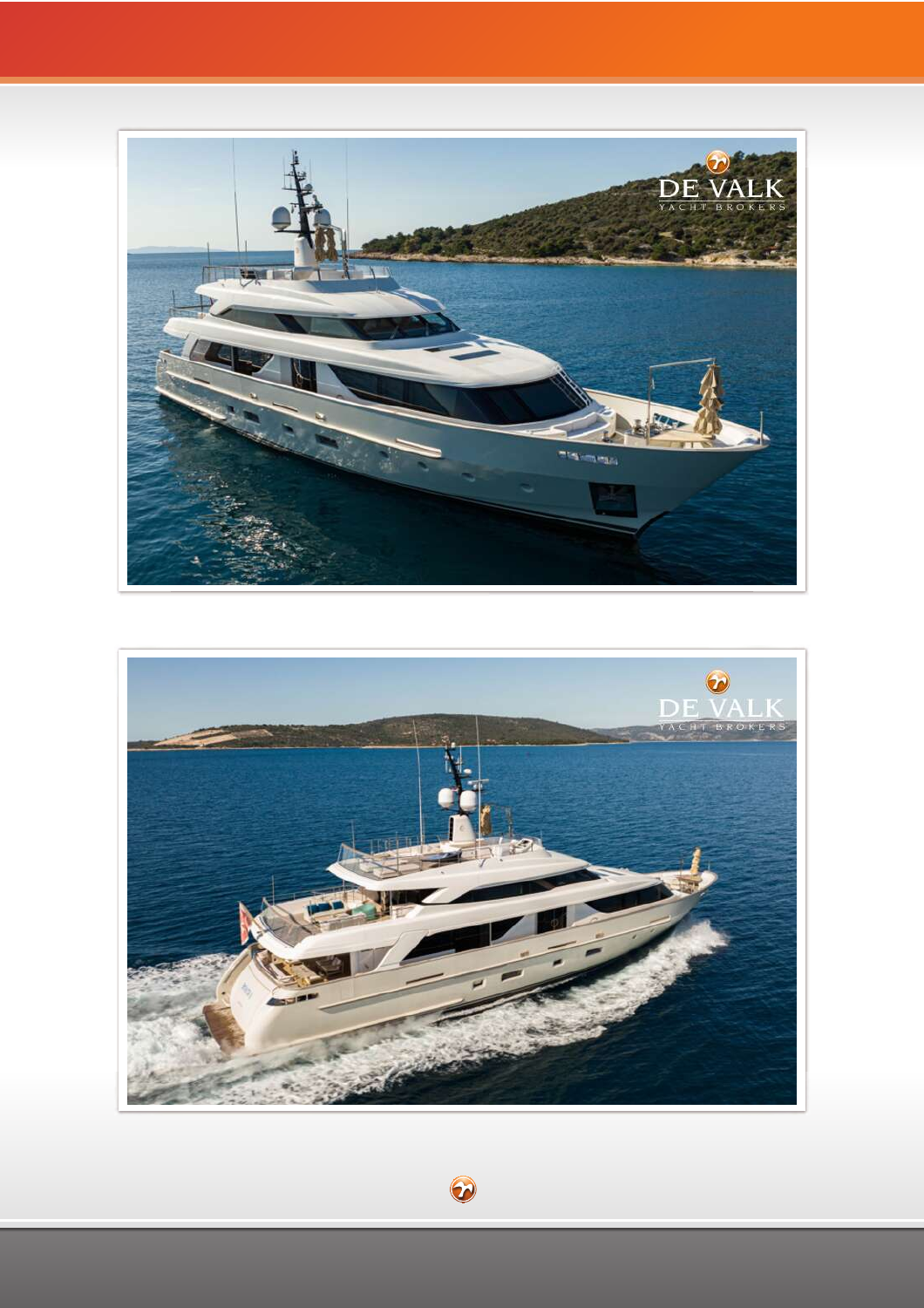| ---- |  |
|------|--|
|      |  |
|      |  |
|      |  |
|      |  |
|      |  |
|      |  |
|      |  |
|      |  |
|      |  |
|      |  |
|      |  |
|      |  |
|      |  |
|      |  |
|      |  |
|      |  |
|      |  |
|      |  |
|      |  |
|      |  |
|      |  |
|      |  |
|      |  |
|      |  |
|      |  |
|      |  |
|      |  |
|      |  |
|      |  |
|      |  |
|      |  |
|      |  |
|      |  |
|      |  |
|      |  |
|      |  |
|      |  |
|      |  |
|      |  |
|      |  |
|      |  |
|      |  |
|      |  |
|      |  |
|      |  |
|      |  |
|      |  |
|      |  |
|      |  |
|      |  |
|      |  |
|      |  |
|      |  |
|      |  |
|      |  |
|      |  |
|      |  |
|      |  |

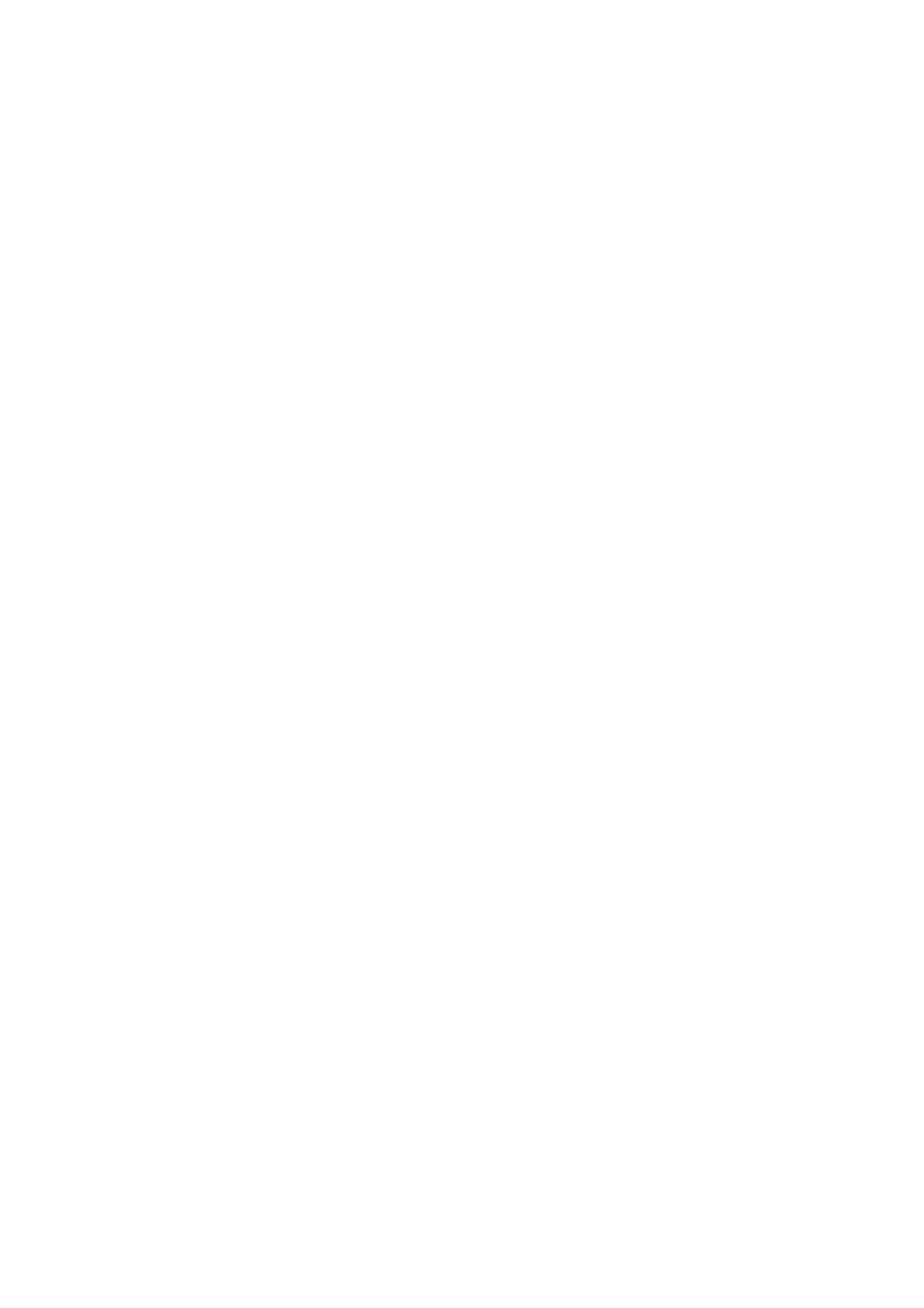| ---- |  |
|------|--|
|      |  |
|      |  |
|      |  |
|      |  |
|      |  |
|      |  |
|      |  |
|      |  |
|      |  |
|      |  |
|      |  |
|      |  |
|      |  |
|      |  |
|      |  |
|      |  |
|      |  |
|      |  |
|      |  |
|      |  |
|      |  |
|      |  |
|      |  |
|      |  |
|      |  |
|      |  |
|      |  |
|      |  |
|      |  |
|      |  |
|      |  |
|      |  |
|      |  |
|      |  |
|      |  |
|      |  |
|      |  |
|      |  |
|      |  |
|      |  |
|      |  |
|      |  |
|      |  |
|      |  |
|      |  |
|      |  |
|      |  |
|      |  |
|      |  |
|      |  |
|      |  |
|      |  |
|      |  |
|      |  |
|      |  |
|      |  |
|      |  |
|      |  |

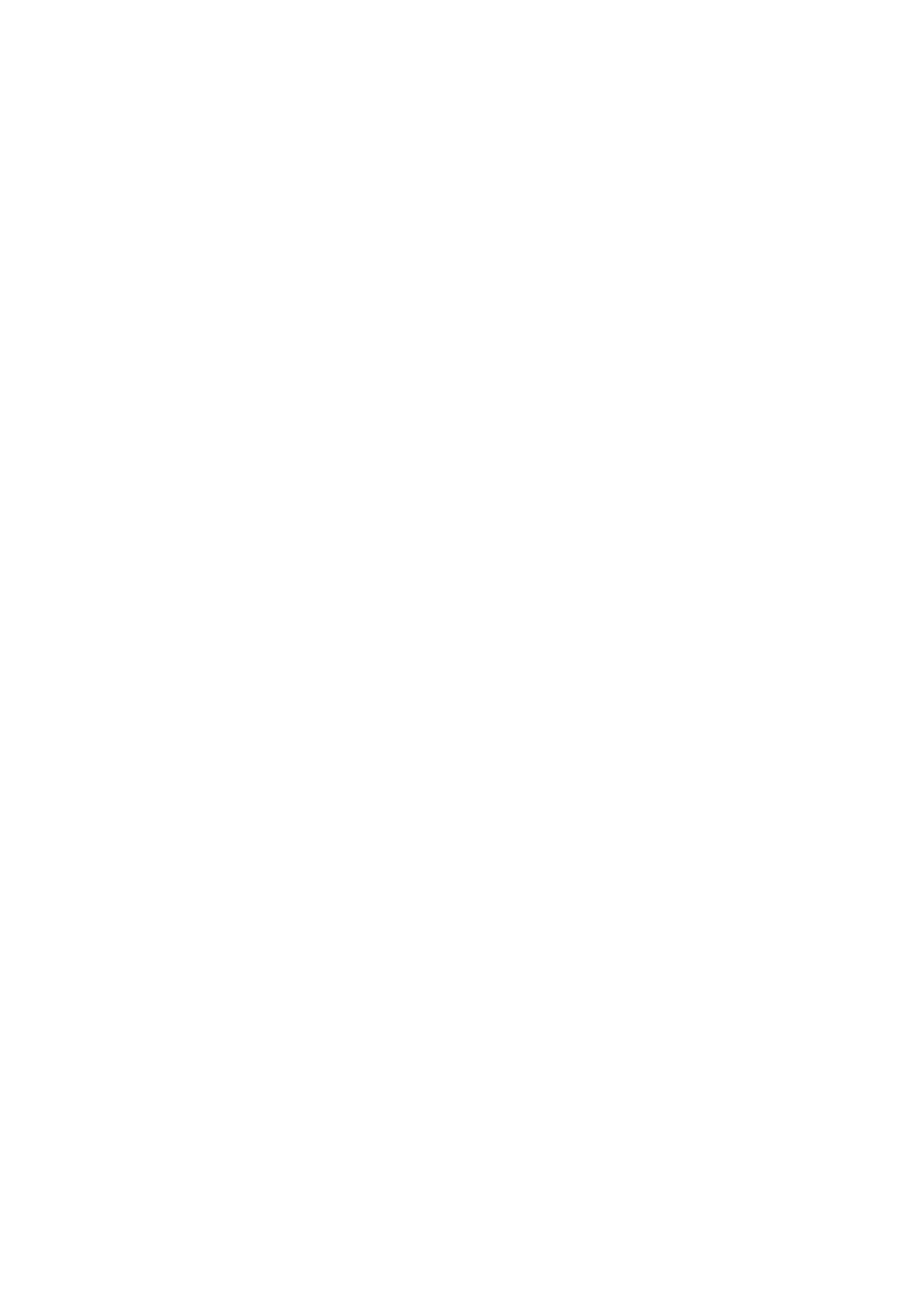| ---- |  |
|------|--|
|      |  |
|      |  |
|      |  |
|      |  |
|      |  |
|      |  |
|      |  |
|      |  |
|      |  |
|      |  |
|      |  |
|      |  |
|      |  |
|      |  |
|      |  |
|      |  |
|      |  |
|      |  |
|      |  |
|      |  |
|      |  |
|      |  |
|      |  |
|      |  |
|      |  |
|      |  |
|      |  |
|      |  |
|      |  |
|      |  |
|      |  |
|      |  |
|      |  |
|      |  |
|      |  |
|      |  |
|      |  |
|      |  |
|      |  |
|      |  |
|      |  |
|      |  |
|      |  |
|      |  |
|      |  |
|      |  |
|      |  |
|      |  |
|      |  |
|      |  |
|      |  |
|      |  |
|      |  |
|      |  |
|      |  |
|      |  |
|      |  |
|      |  |

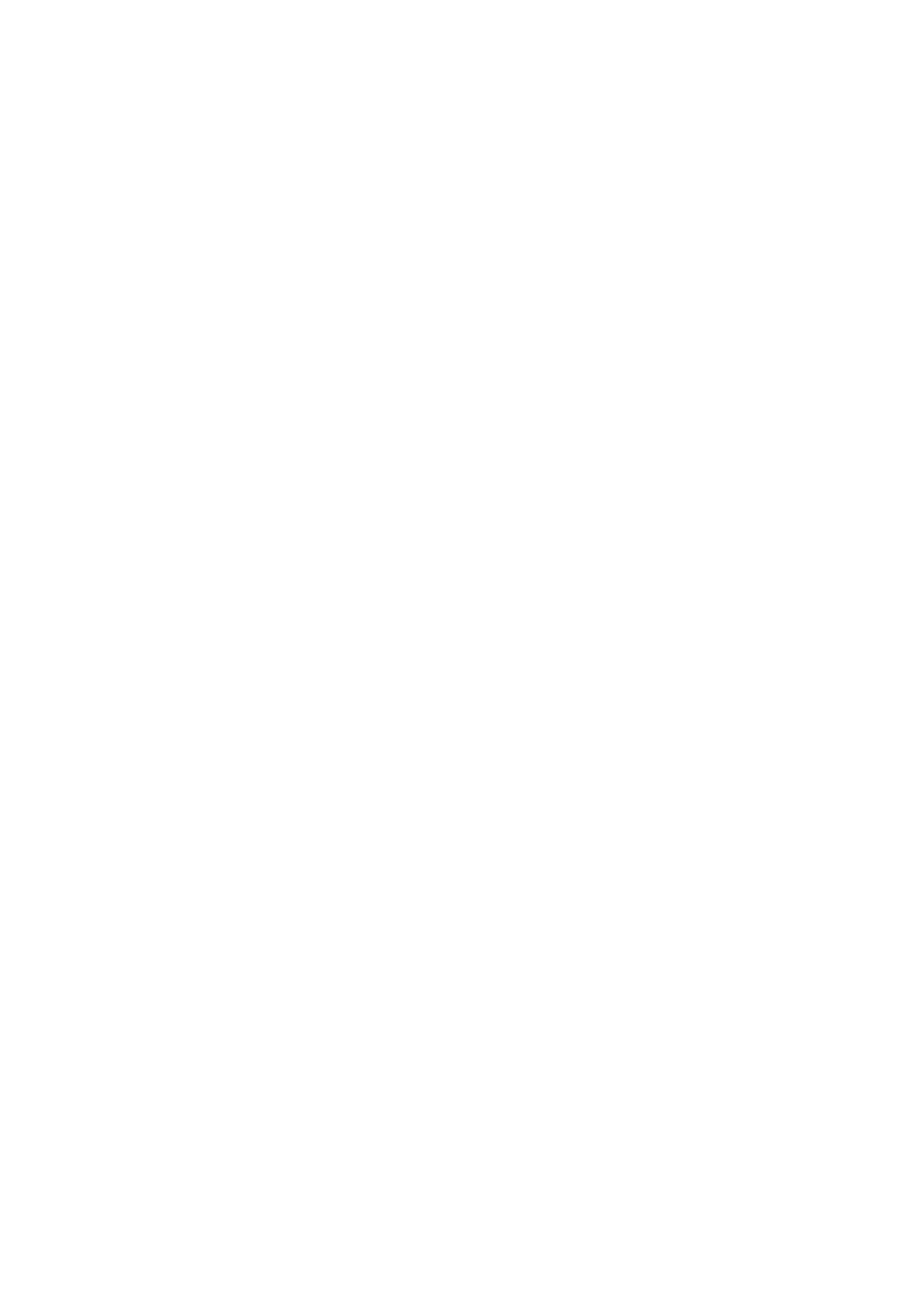| ---- |  |
|------|--|
|      |  |
|      |  |
|      |  |
|      |  |
|      |  |
|      |  |
|      |  |
|      |  |
|      |  |
|      |  |
|      |  |
|      |  |
|      |  |
|      |  |
|      |  |
|      |  |
|      |  |
|      |  |
|      |  |
|      |  |
|      |  |
|      |  |
|      |  |
|      |  |
|      |  |
|      |  |
|      |  |
|      |  |
|      |  |
|      |  |
|      |  |
|      |  |
|      |  |
|      |  |
|      |  |
|      |  |
|      |  |
|      |  |
|      |  |
|      |  |
|      |  |
|      |  |
|      |  |
|      |  |
|      |  |
|      |  |
|      |  |
|      |  |
|      |  |
|      |  |
|      |  |
|      |  |
|      |  |
|      |  |
|      |  |
|      |  |
|      |  |
|      |  |

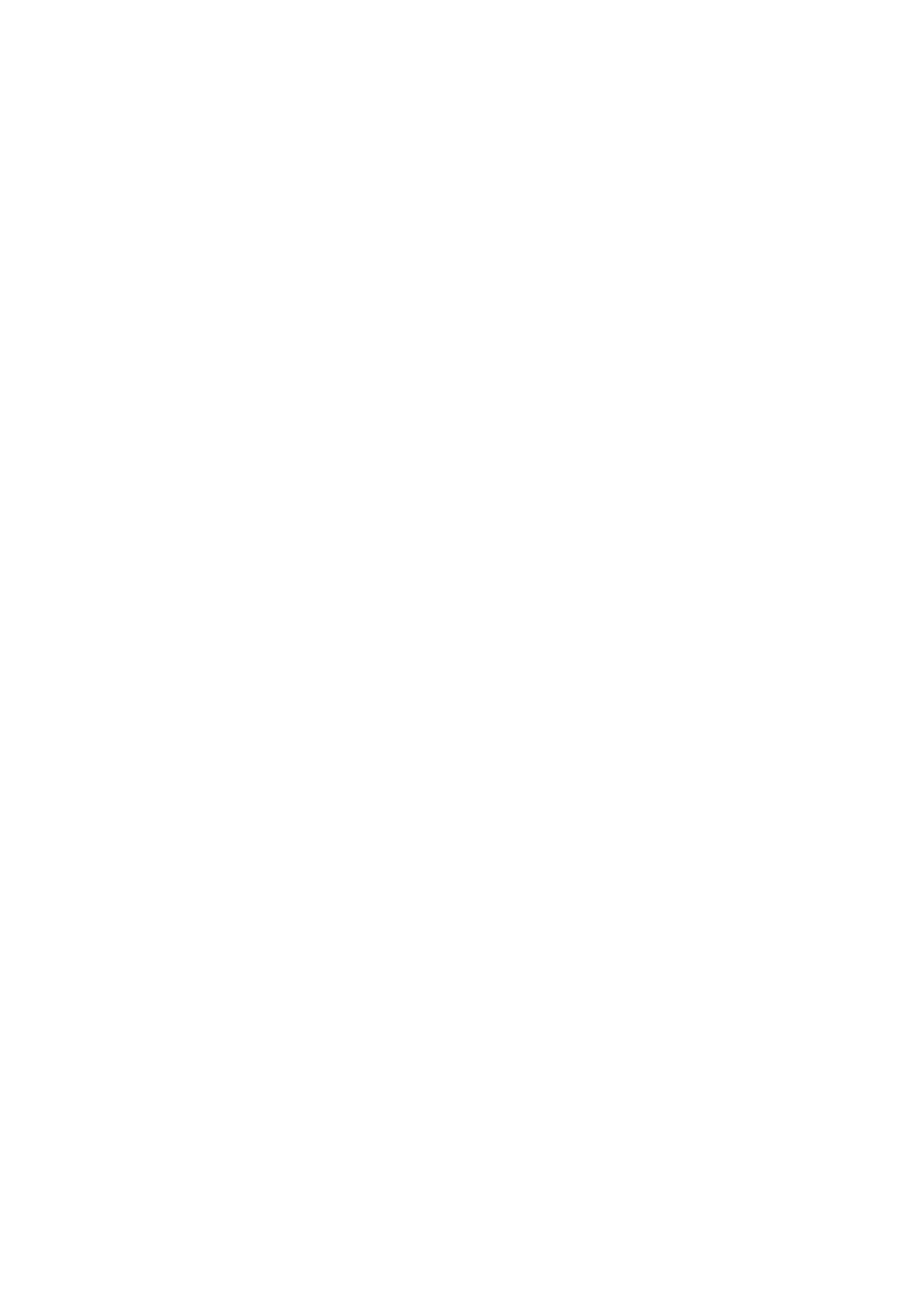| ---- |  |
|------|--|
|      |  |
|      |  |
|      |  |
|      |  |
|      |  |
|      |  |
|      |  |
|      |  |
|      |  |
|      |  |
|      |  |
|      |  |
|      |  |
|      |  |
|      |  |
|      |  |
|      |  |
|      |  |
|      |  |
|      |  |
|      |  |
|      |  |
|      |  |
|      |  |
|      |  |
|      |  |
|      |  |
|      |  |
|      |  |
|      |  |
|      |  |
|      |  |
|      |  |
|      |  |
|      |  |
|      |  |
|      |  |
|      |  |
|      |  |
|      |  |
|      |  |
|      |  |
|      |  |
|      |  |
|      |  |
|      |  |
|      |  |
|      |  |
|      |  |
|      |  |
|      |  |
|      |  |
|      |  |
|      |  |
|      |  |
|      |  |
|      |  |
|      |  |

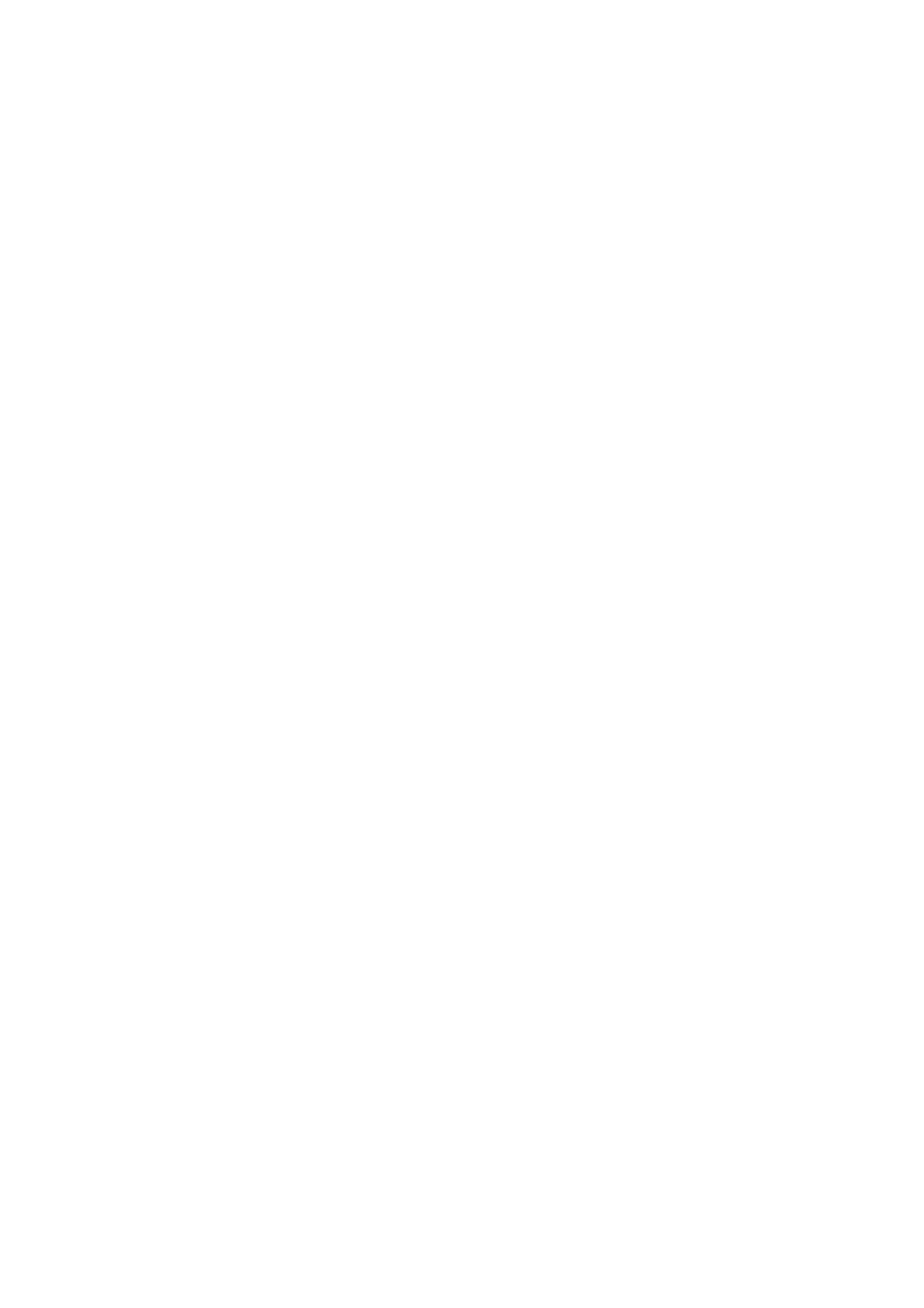| ---- |  |
|------|--|
|      |  |
|      |  |
|      |  |
|      |  |
|      |  |
|      |  |
|      |  |
|      |  |
|      |  |
|      |  |
|      |  |
|      |  |
|      |  |
|      |  |
|      |  |
|      |  |
|      |  |
|      |  |
|      |  |
|      |  |
|      |  |
|      |  |
|      |  |
|      |  |
|      |  |
|      |  |
|      |  |
|      |  |
|      |  |
|      |  |
|      |  |
|      |  |
|      |  |
|      |  |
|      |  |
|      |  |
|      |  |
|      |  |
|      |  |
|      |  |
|      |  |
|      |  |
|      |  |
|      |  |
|      |  |
|      |  |
|      |  |
|      |  |
|      |  |
|      |  |
|      |  |
|      |  |
|      |  |
|      |  |
|      |  |
|      |  |
|      |  |
|      |  |

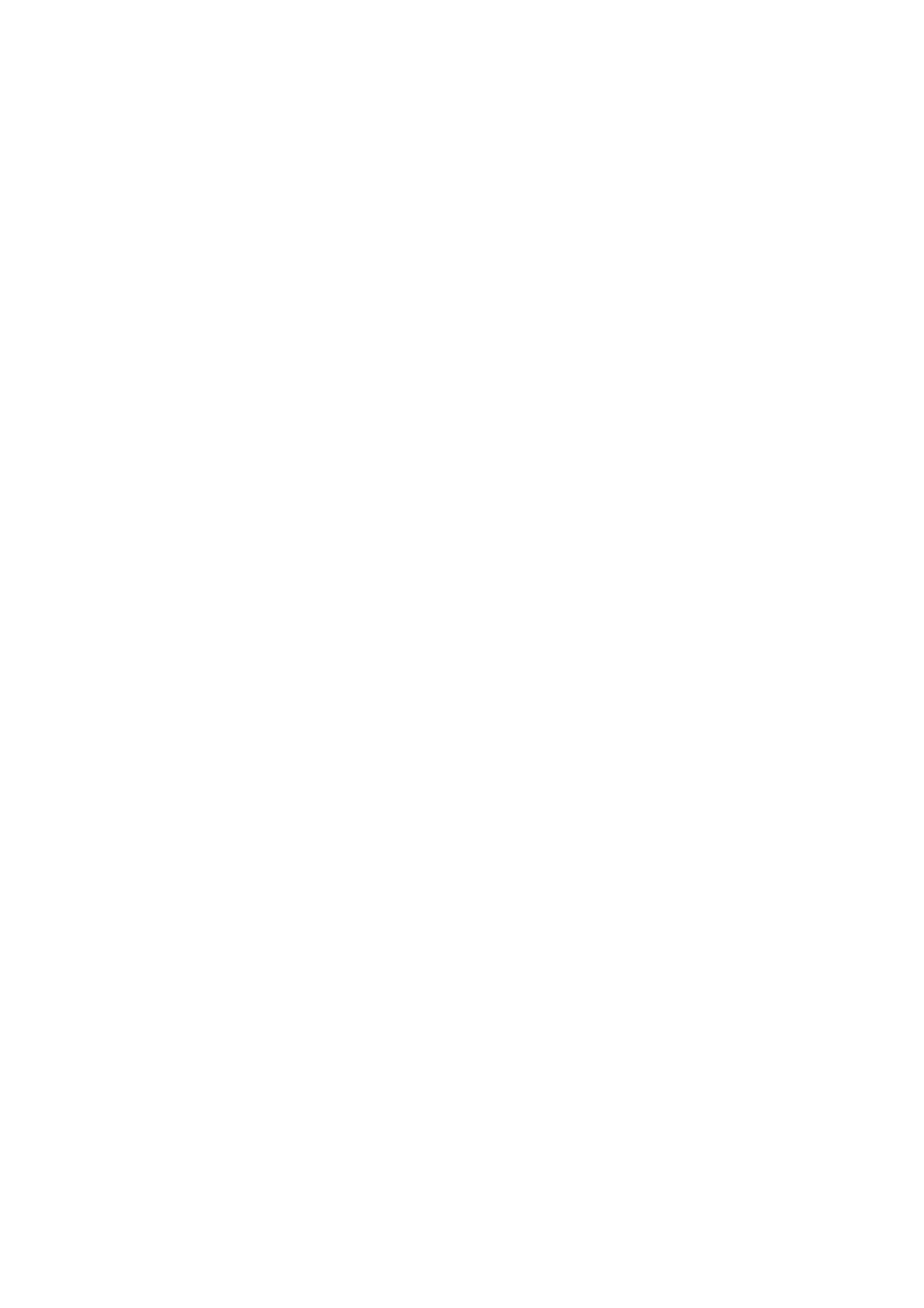| ---- |  |
|------|--|
|      |  |
|      |  |
|      |  |
|      |  |
|      |  |
|      |  |
|      |  |
|      |  |
|      |  |
|      |  |
|      |  |
|      |  |
|      |  |
|      |  |
|      |  |
|      |  |
|      |  |
|      |  |
|      |  |
|      |  |
|      |  |
|      |  |
|      |  |
|      |  |
|      |  |
|      |  |
|      |  |
|      |  |
|      |  |
|      |  |
|      |  |
|      |  |
|      |  |
|      |  |
|      |  |
|      |  |
|      |  |
|      |  |
|      |  |
|      |  |
|      |  |
|      |  |
|      |  |
|      |  |
|      |  |
|      |  |
|      |  |
|      |  |
|      |  |
|      |  |
|      |  |
|      |  |
|      |  |
|      |  |
|      |  |
|      |  |
|      |  |
|      |  |

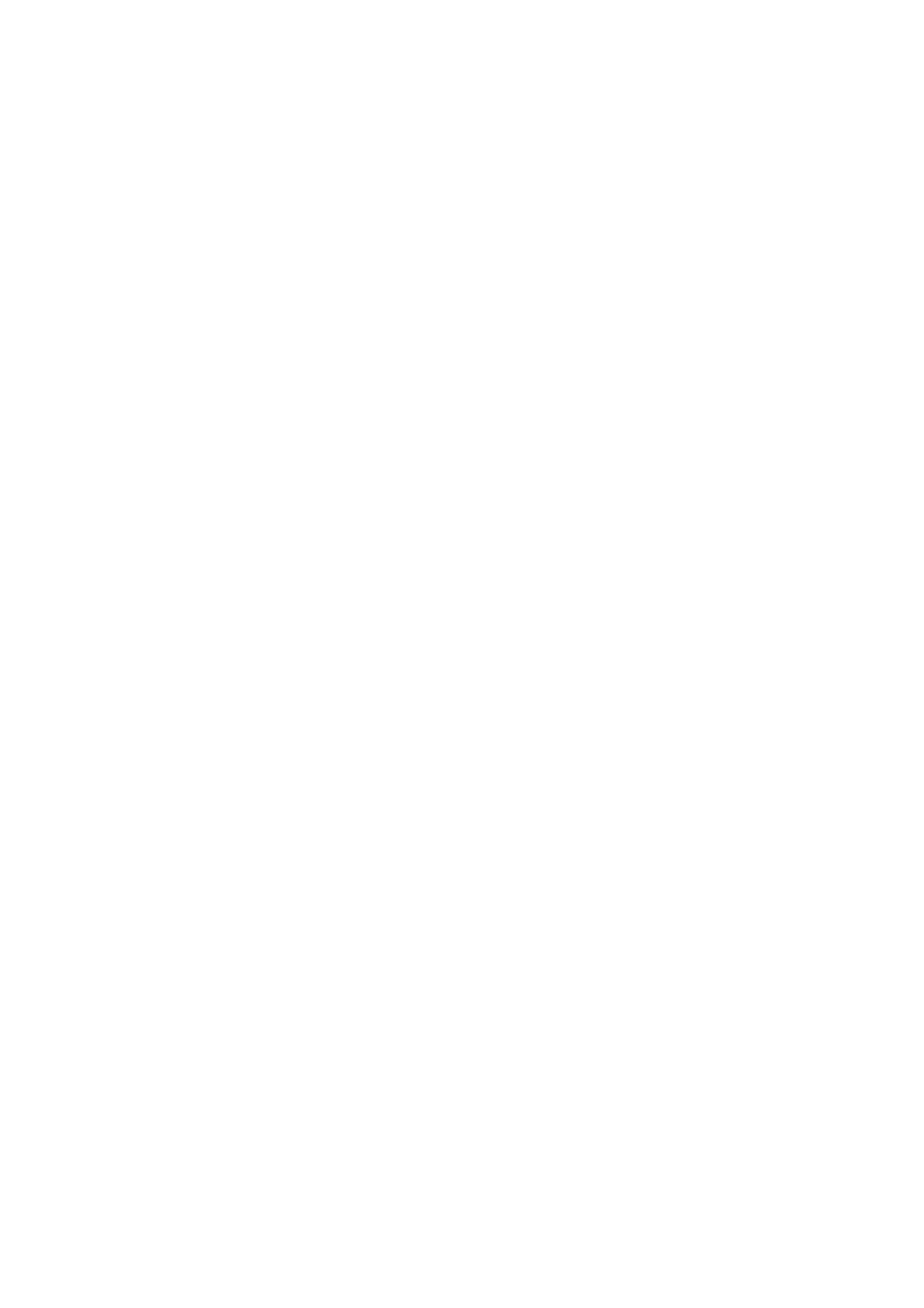| ---- |  |
|------|--|
|      |  |
|      |  |
|      |  |
|      |  |
|      |  |
|      |  |
|      |  |
|      |  |
|      |  |
|      |  |
|      |  |
|      |  |
|      |  |
|      |  |
|      |  |
|      |  |
|      |  |
|      |  |
|      |  |
|      |  |
|      |  |
|      |  |
|      |  |
|      |  |
|      |  |
|      |  |
|      |  |
|      |  |
|      |  |
|      |  |
|      |  |
|      |  |
|      |  |
|      |  |
|      |  |
|      |  |
|      |  |
|      |  |
|      |  |
|      |  |
|      |  |
|      |  |
|      |  |
|      |  |
|      |  |
|      |  |
|      |  |
|      |  |
|      |  |
|      |  |
|      |  |
|      |  |
|      |  |
|      |  |
|      |  |
|      |  |
|      |  |
|      |  |

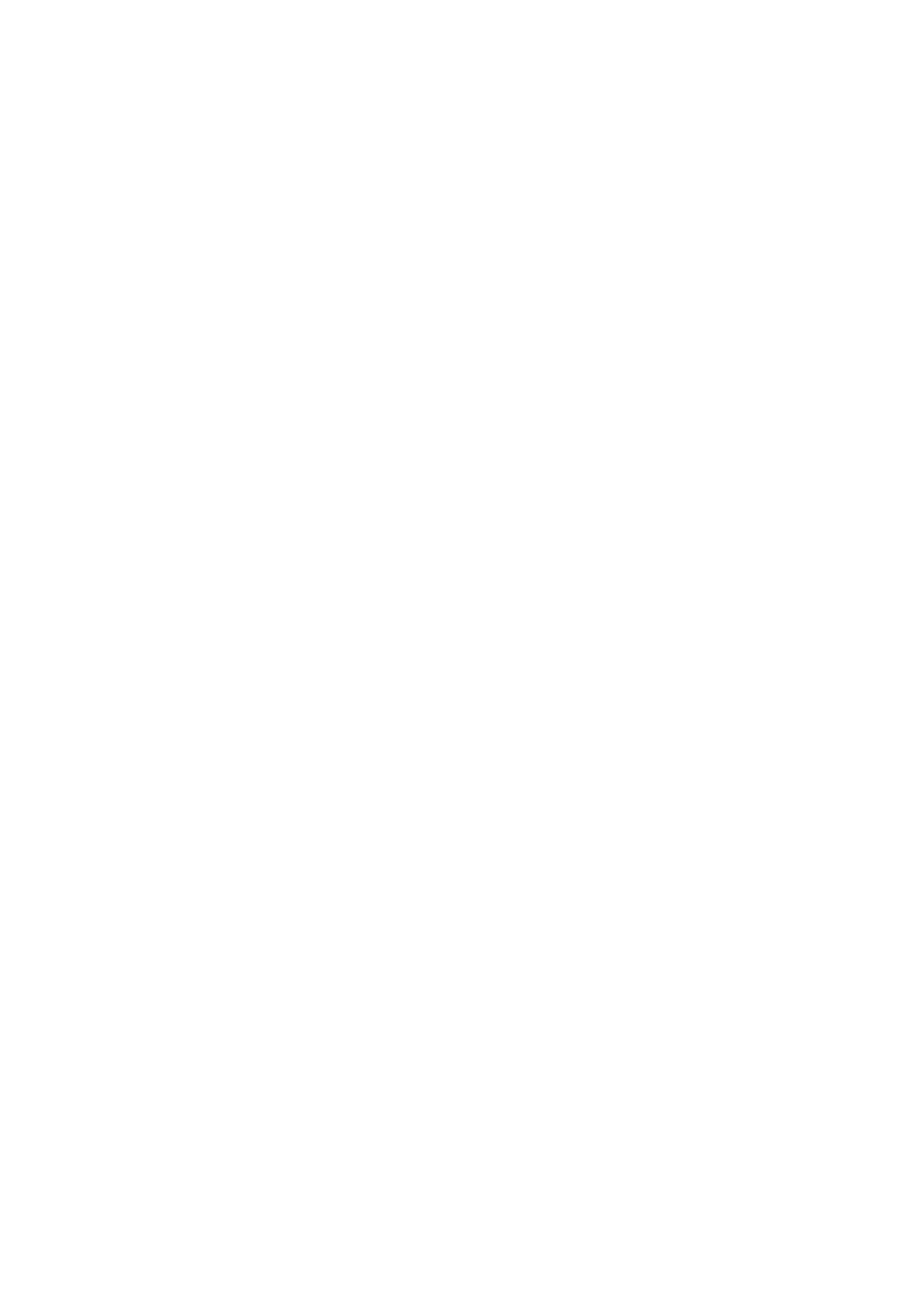| ---- |  |
|------|--|
|      |  |
|      |  |
|      |  |
|      |  |
|      |  |
|      |  |
|      |  |
|      |  |
|      |  |
|      |  |
|      |  |
|      |  |
|      |  |
|      |  |
|      |  |
|      |  |
|      |  |
|      |  |
|      |  |
|      |  |
|      |  |
|      |  |
|      |  |
|      |  |
|      |  |
|      |  |
|      |  |
|      |  |
|      |  |
|      |  |
|      |  |
|      |  |
|      |  |
|      |  |
|      |  |
|      |  |
|      |  |
|      |  |
|      |  |
|      |  |
|      |  |
|      |  |
|      |  |
|      |  |
|      |  |
|      |  |
|      |  |
|      |  |
|      |  |
|      |  |
|      |  |
|      |  |
|      |  |
|      |  |
|      |  |
|      |  |
|      |  |
|      |  |

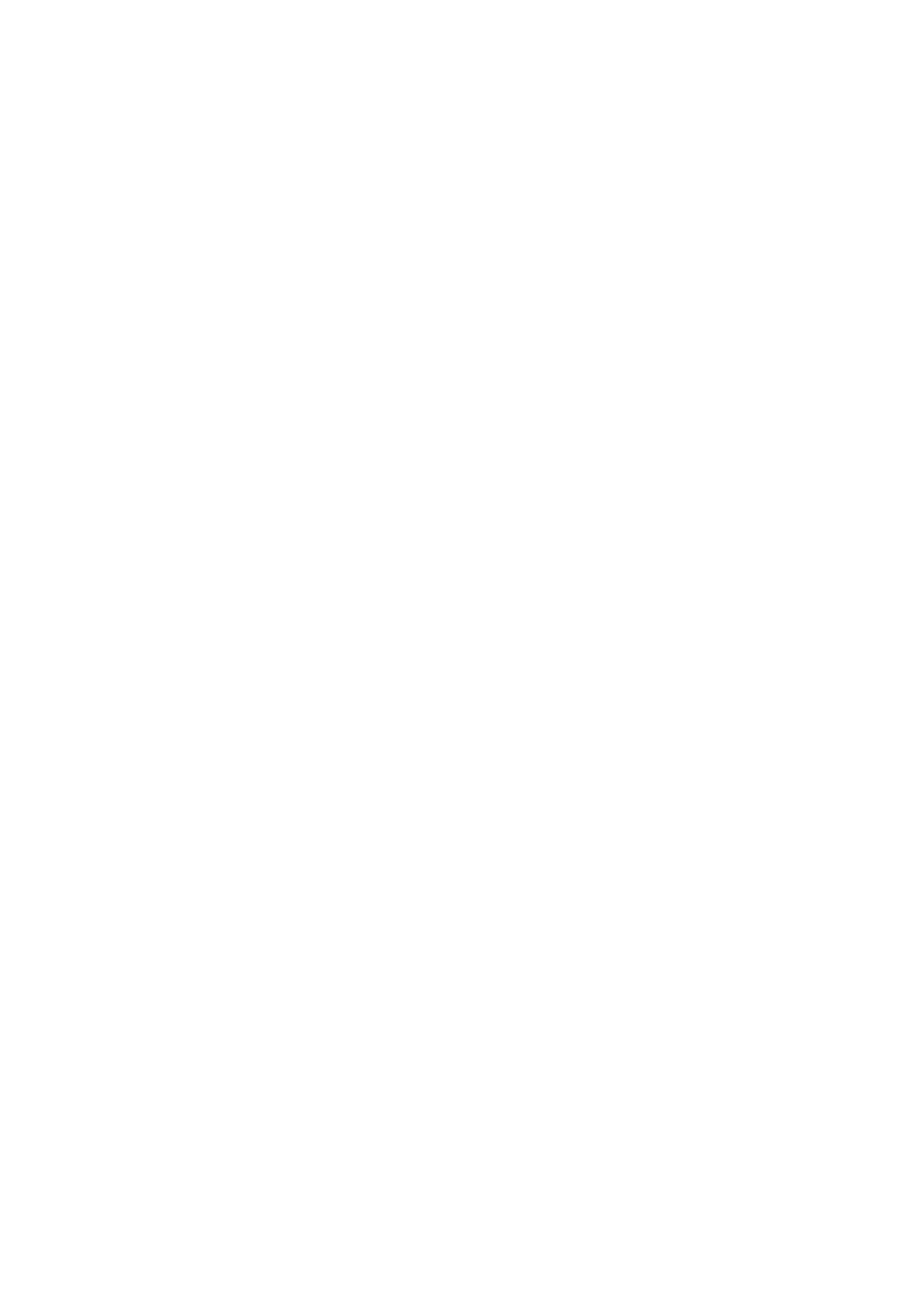| ---- |  |
|------|--|
|      |  |
|      |  |
|      |  |
|      |  |
|      |  |
|      |  |
|      |  |
|      |  |
|      |  |
|      |  |
|      |  |
|      |  |
|      |  |
|      |  |
|      |  |
|      |  |
|      |  |
|      |  |
|      |  |
|      |  |
|      |  |
|      |  |
|      |  |
|      |  |
|      |  |
|      |  |
|      |  |
|      |  |
|      |  |
|      |  |
|      |  |
|      |  |
|      |  |
|      |  |
|      |  |
|      |  |
|      |  |
|      |  |
|      |  |
|      |  |
|      |  |
|      |  |
|      |  |
|      |  |
|      |  |
|      |  |
|      |  |
|      |  |
|      |  |
|      |  |
|      |  |
|      |  |
|      |  |
|      |  |
|      |  |
|      |  |
|      |  |
|      |  |

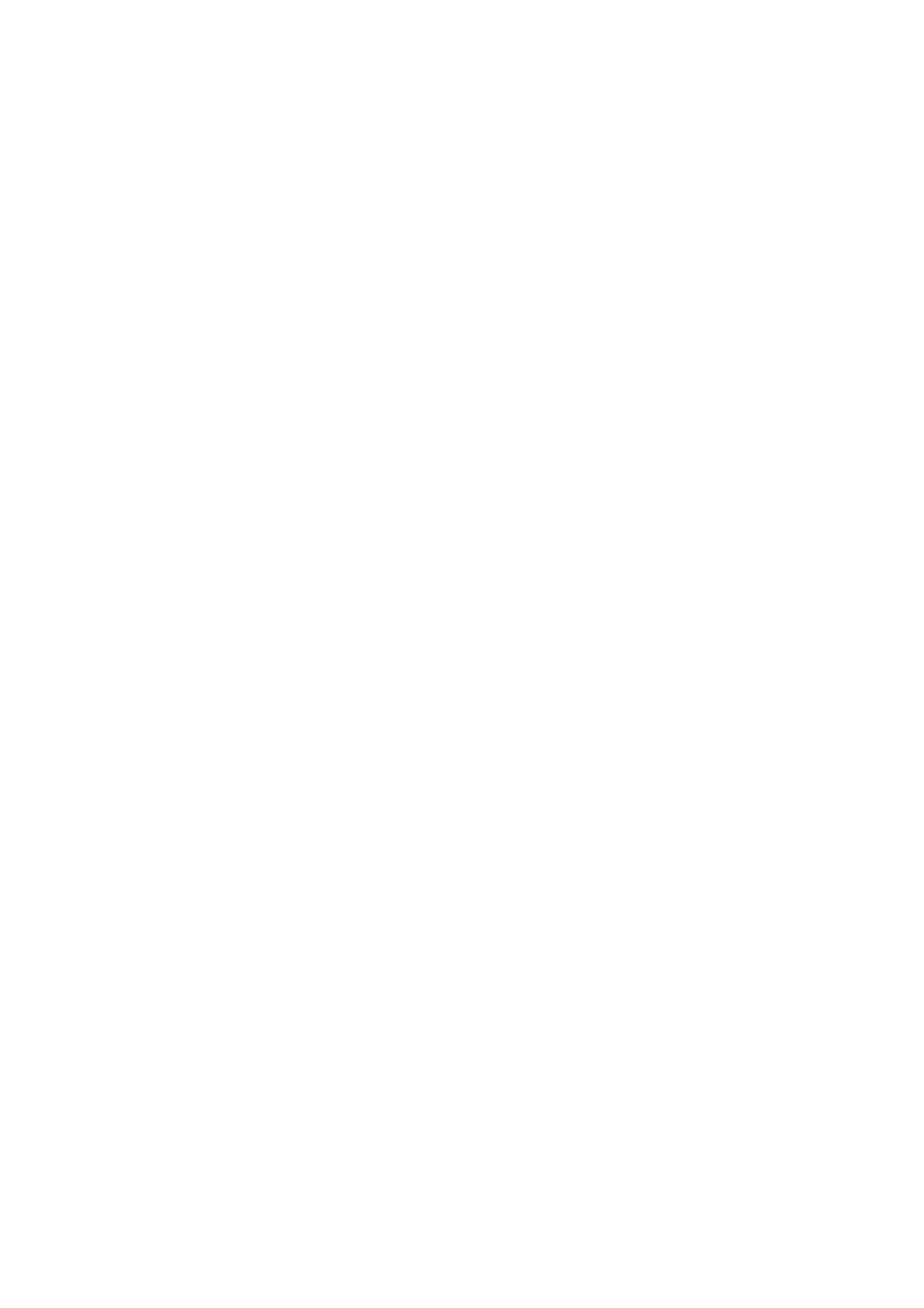| ---- |  |
|------|--|
|      |  |
|      |  |
|      |  |
|      |  |
|      |  |
|      |  |
|      |  |
|      |  |
|      |  |
|      |  |
|      |  |
|      |  |
|      |  |
|      |  |
|      |  |
|      |  |
|      |  |
|      |  |
|      |  |
|      |  |
|      |  |
|      |  |
|      |  |
|      |  |
|      |  |
|      |  |
|      |  |
|      |  |
|      |  |
|      |  |
|      |  |
|      |  |
|      |  |
|      |  |
|      |  |
|      |  |
|      |  |
|      |  |
|      |  |
|      |  |
|      |  |
|      |  |
|      |  |
|      |  |
|      |  |
|      |  |
|      |  |
|      |  |
|      |  |
|      |  |
|      |  |
|      |  |
|      |  |
|      |  |
|      |  |
|      |  |
|      |  |
|      |  |

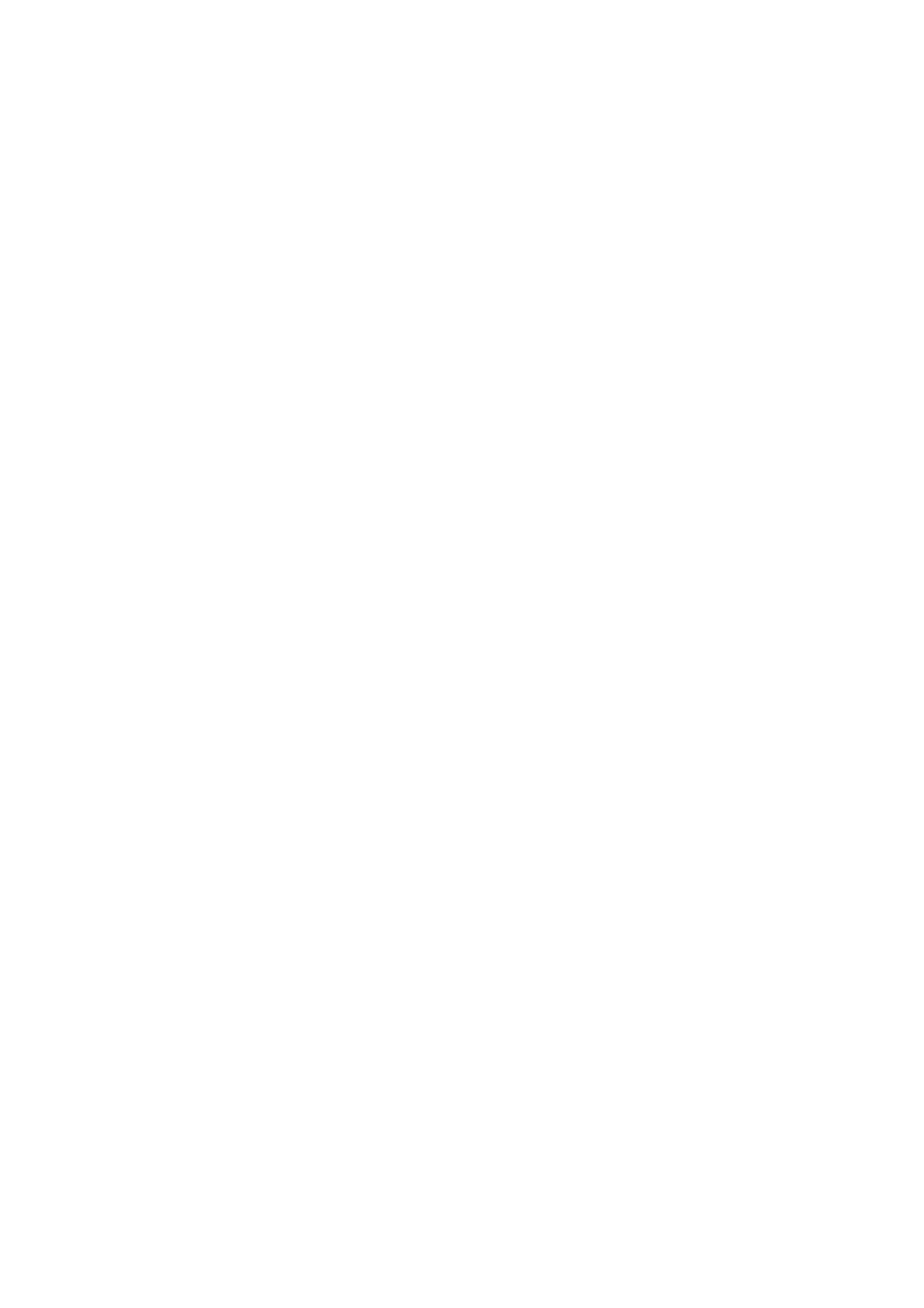| ---- |  |
|------|--|
|      |  |
|      |  |
|      |  |
|      |  |
|      |  |
|      |  |
|      |  |
|      |  |
|      |  |
|      |  |
|      |  |
|      |  |
|      |  |
|      |  |
|      |  |
|      |  |
|      |  |
|      |  |
|      |  |
|      |  |
|      |  |
|      |  |
|      |  |
|      |  |
|      |  |
|      |  |
|      |  |
|      |  |
|      |  |
|      |  |
|      |  |
|      |  |
|      |  |
|      |  |
|      |  |
|      |  |
|      |  |
|      |  |
|      |  |
|      |  |
|      |  |
|      |  |
|      |  |
|      |  |
|      |  |
|      |  |
|      |  |
|      |  |
|      |  |
|      |  |
|      |  |
|      |  |
|      |  |
|      |  |
|      |  |
|      |  |
|      |  |
|      |  |

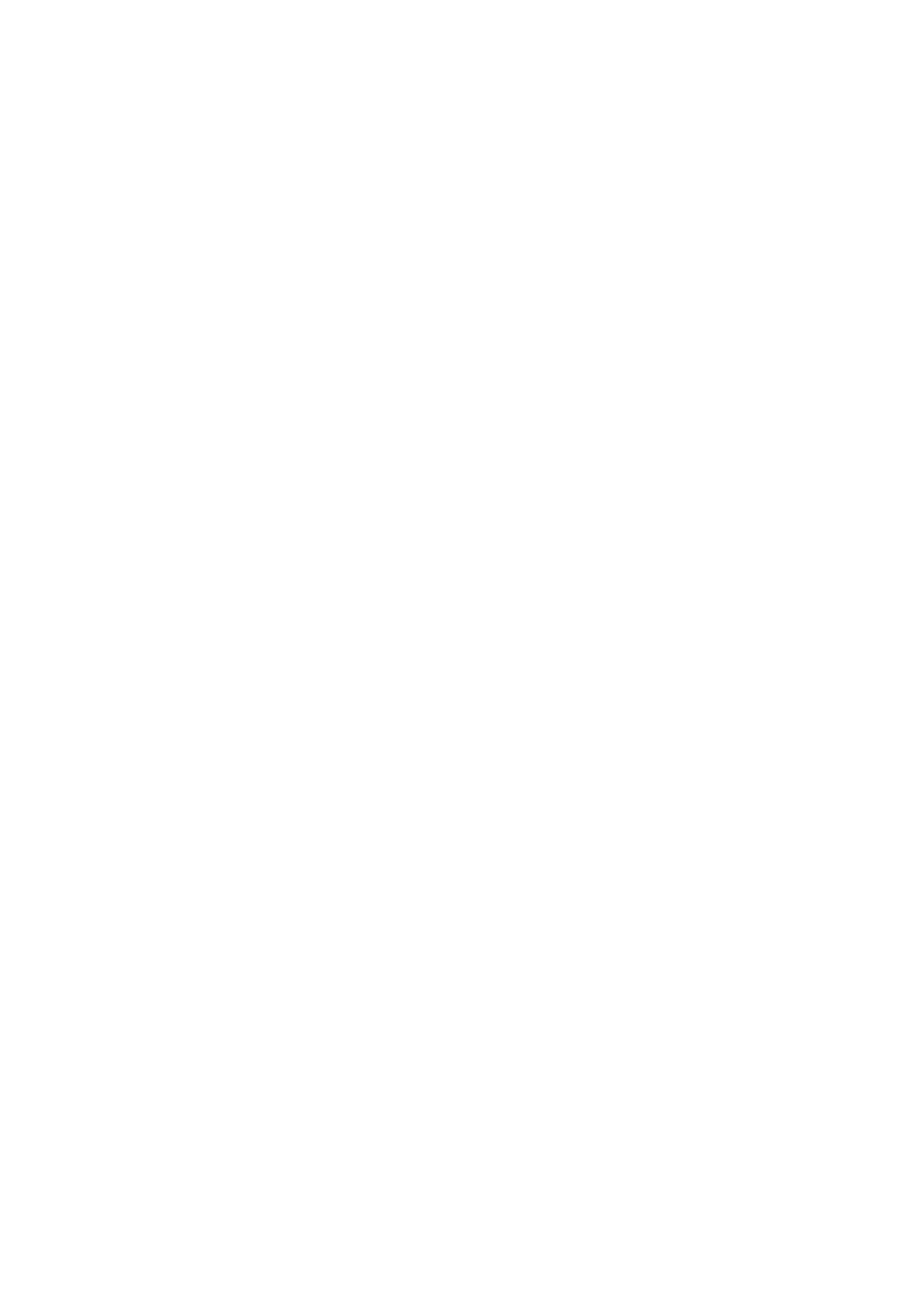| ---- |  |
|------|--|
|      |  |
|      |  |
|      |  |
|      |  |
|      |  |
|      |  |
|      |  |
|      |  |
|      |  |
|      |  |
|      |  |
|      |  |
|      |  |
|      |  |
|      |  |
|      |  |
|      |  |
|      |  |
|      |  |
|      |  |
|      |  |
|      |  |
|      |  |
|      |  |
|      |  |
|      |  |
|      |  |
|      |  |
|      |  |
|      |  |
|      |  |
|      |  |
|      |  |
|      |  |
|      |  |
|      |  |
|      |  |
|      |  |
|      |  |
|      |  |
|      |  |
|      |  |
|      |  |
|      |  |
|      |  |
|      |  |
|      |  |
|      |  |
|      |  |
|      |  |
|      |  |
|      |  |
|      |  |
|      |  |
|      |  |
|      |  |
|      |  |
|      |  |

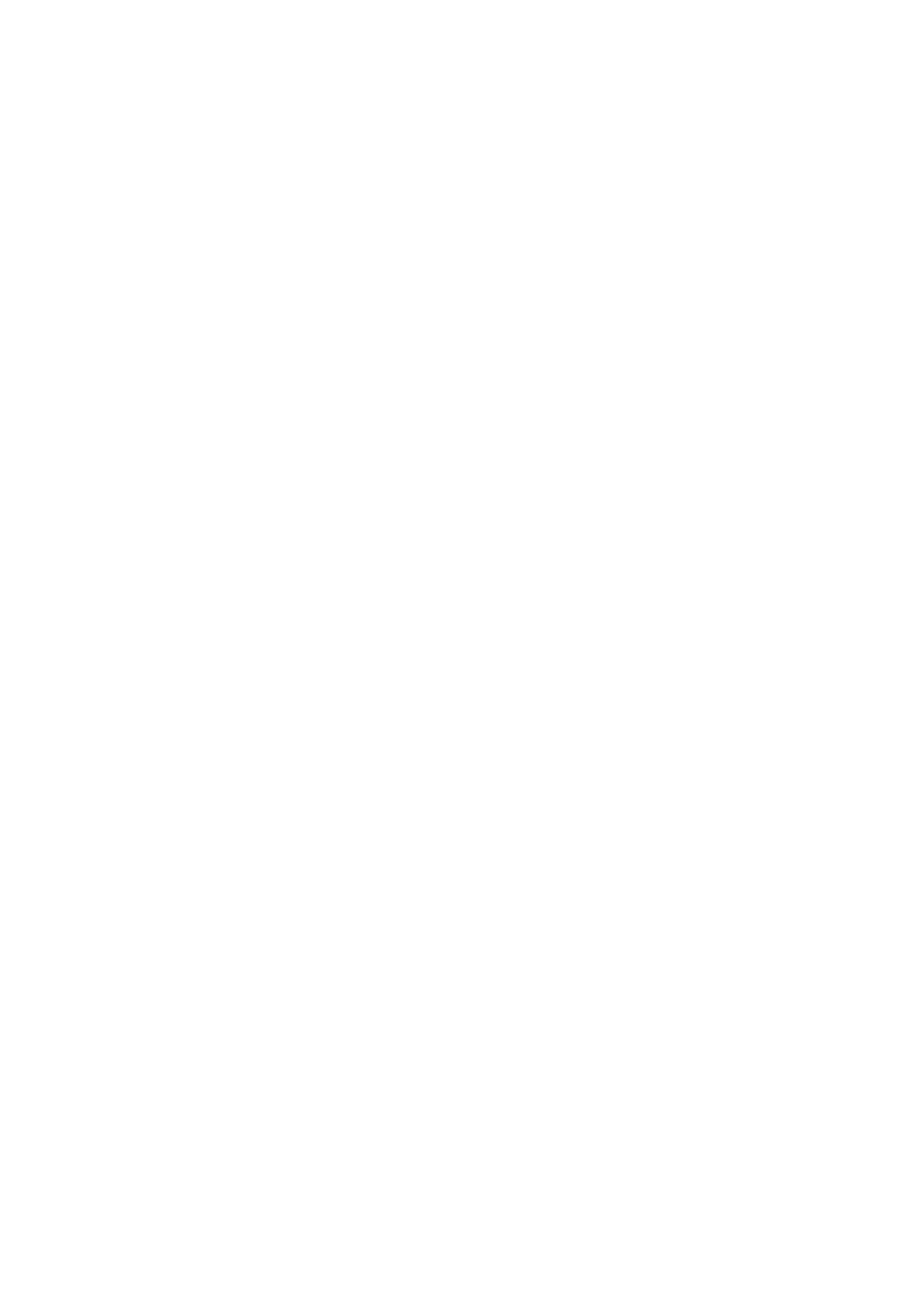| ---- |  |
|------|--|
|      |  |
|      |  |
|      |  |
|      |  |
|      |  |
|      |  |
|      |  |
|      |  |
|      |  |
|      |  |
|      |  |
|      |  |
|      |  |
|      |  |
|      |  |
|      |  |
|      |  |
|      |  |
|      |  |
|      |  |
|      |  |
|      |  |
|      |  |
|      |  |
|      |  |
|      |  |
|      |  |
|      |  |
|      |  |
|      |  |
|      |  |
|      |  |
|      |  |
|      |  |
|      |  |
|      |  |
|      |  |
|      |  |
|      |  |
|      |  |
|      |  |
|      |  |
|      |  |
|      |  |
|      |  |
|      |  |
|      |  |
|      |  |
|      |  |
|      |  |
|      |  |
|      |  |
|      |  |
|      |  |
|      |  |
|      |  |
|      |  |
|      |  |

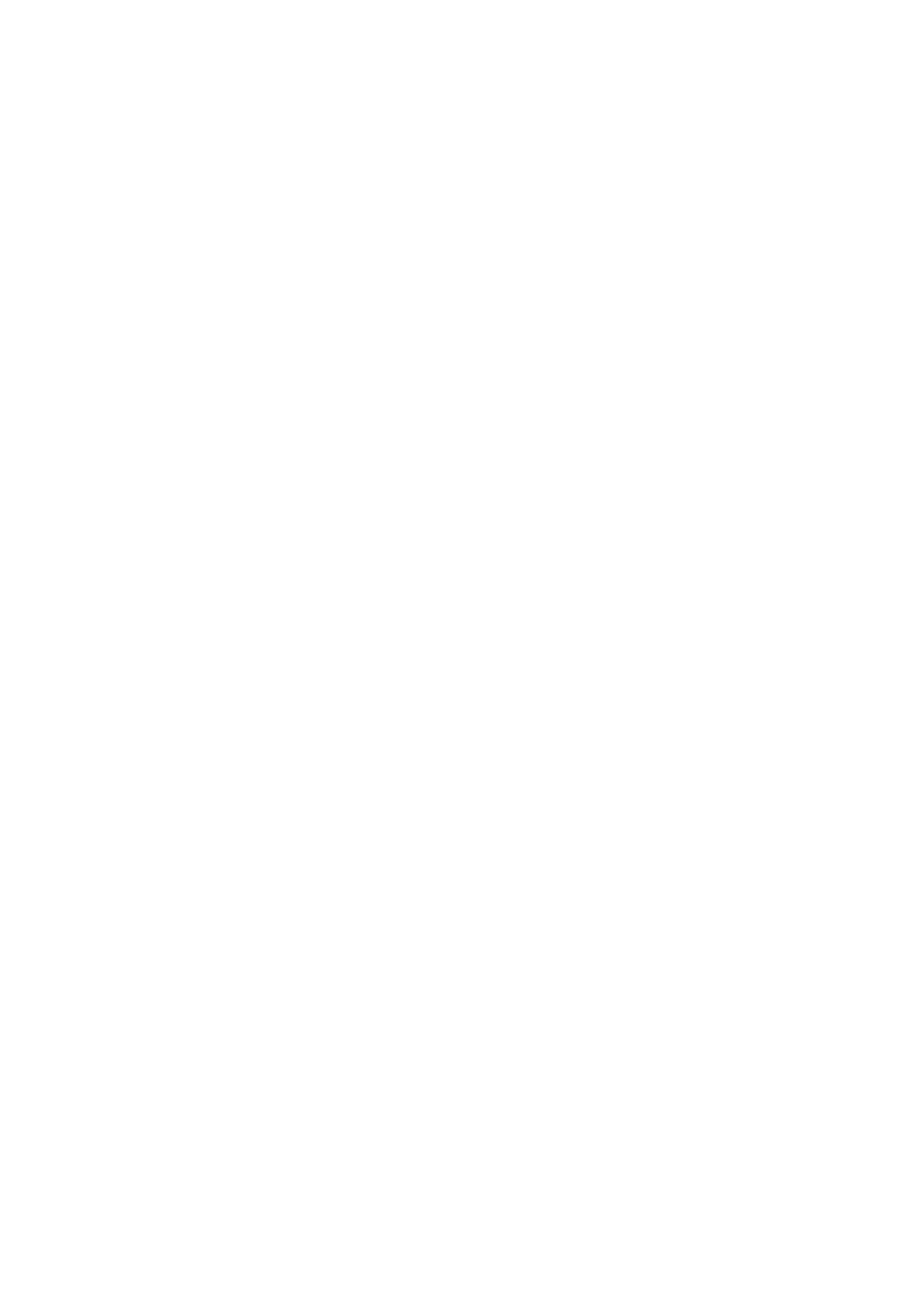| ---- |  |
|------|--|
|      |  |
|      |  |
|      |  |
|      |  |
|      |  |
|      |  |
|      |  |
|      |  |
|      |  |
|      |  |
|      |  |
|      |  |
|      |  |
|      |  |
|      |  |
|      |  |
|      |  |
|      |  |
|      |  |
|      |  |
|      |  |
|      |  |
|      |  |
|      |  |
|      |  |
|      |  |
|      |  |
|      |  |
|      |  |
|      |  |
|      |  |
|      |  |
|      |  |
|      |  |
|      |  |
|      |  |
|      |  |
|      |  |
|      |  |
|      |  |
|      |  |
|      |  |
|      |  |
|      |  |
|      |  |
|      |  |
|      |  |
|      |  |
|      |  |
|      |  |
|      |  |
|      |  |
|      |  |
|      |  |
|      |  |
|      |  |
|      |  |
|      |  |

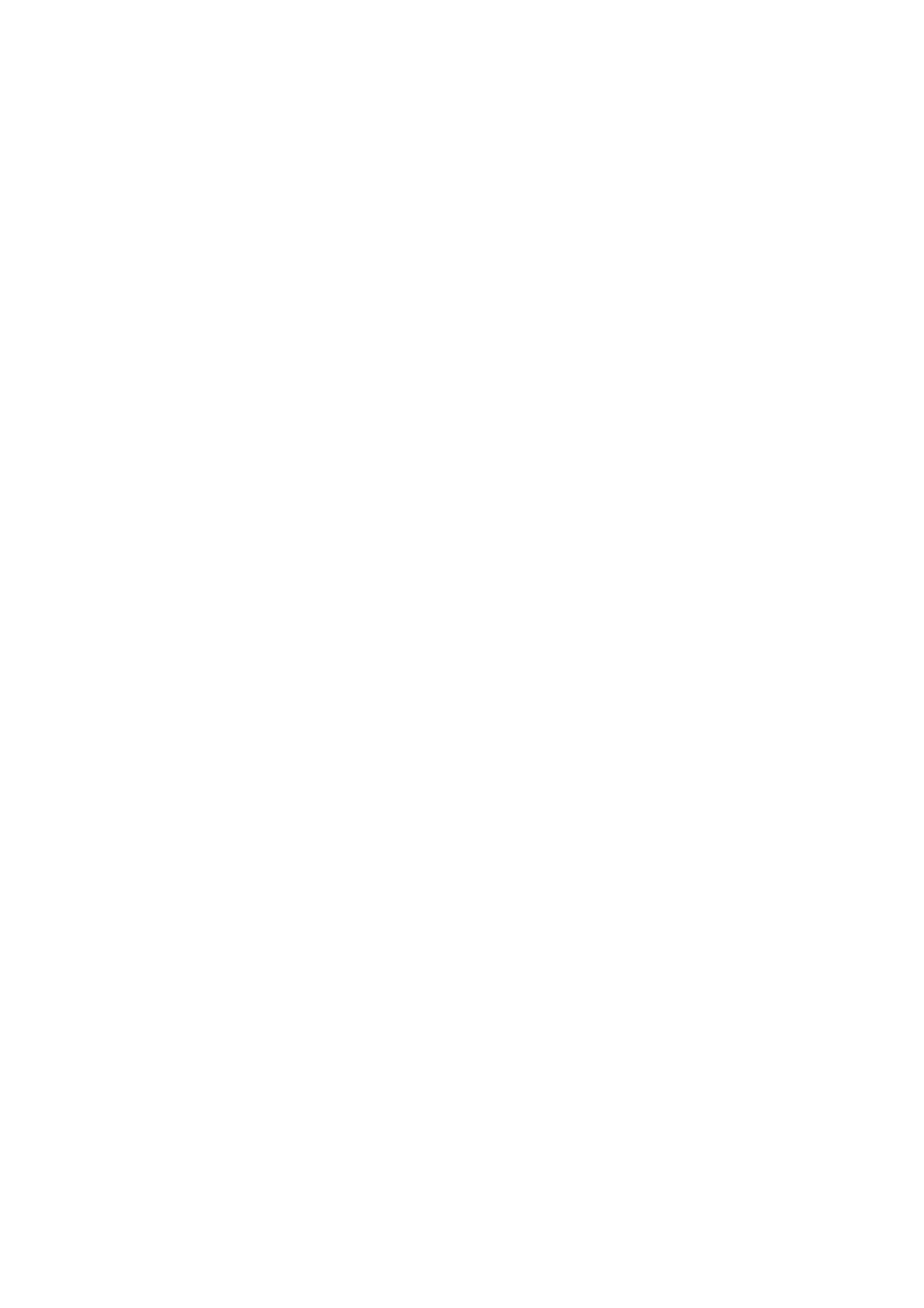| ---- |  |
|------|--|
|      |  |
|      |  |
|      |  |
|      |  |
|      |  |
|      |  |
|      |  |
|      |  |
|      |  |
|      |  |
|      |  |
|      |  |
|      |  |
|      |  |
|      |  |
|      |  |
|      |  |
|      |  |
|      |  |
|      |  |
|      |  |
|      |  |
|      |  |
|      |  |
|      |  |
|      |  |
|      |  |
|      |  |
|      |  |
|      |  |
|      |  |
|      |  |
|      |  |
|      |  |
|      |  |
|      |  |
|      |  |
|      |  |
|      |  |
|      |  |
|      |  |
|      |  |
|      |  |
|      |  |
|      |  |
|      |  |
|      |  |
|      |  |
|      |  |
|      |  |
|      |  |
|      |  |
|      |  |
|      |  |
|      |  |
|      |  |
|      |  |
|      |  |

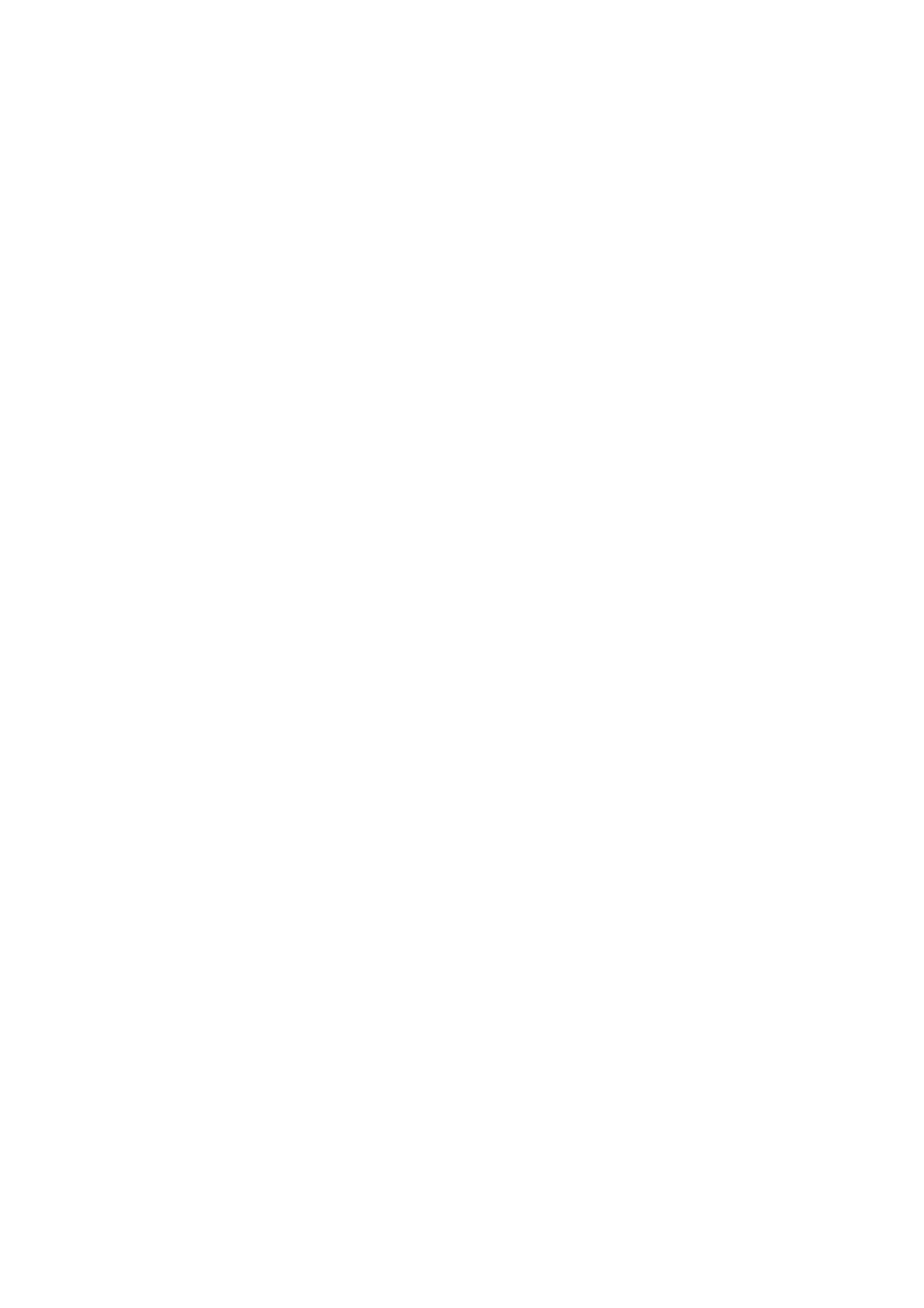| ---- |  |
|------|--|
|      |  |
|      |  |
|      |  |
|      |  |
|      |  |
|      |  |
|      |  |
|      |  |
|      |  |
|      |  |
|      |  |
|      |  |
|      |  |
|      |  |
|      |  |
|      |  |
|      |  |
|      |  |
|      |  |
|      |  |
|      |  |
|      |  |
|      |  |
|      |  |
|      |  |
|      |  |
|      |  |
|      |  |
|      |  |
|      |  |
|      |  |
|      |  |
|      |  |
|      |  |
|      |  |
|      |  |
|      |  |
|      |  |
|      |  |
|      |  |
|      |  |
|      |  |
|      |  |
|      |  |
|      |  |
|      |  |
|      |  |
|      |  |
|      |  |
|      |  |
|      |  |
|      |  |
|      |  |
|      |  |
|      |  |
|      |  |
|      |  |
|      |  |

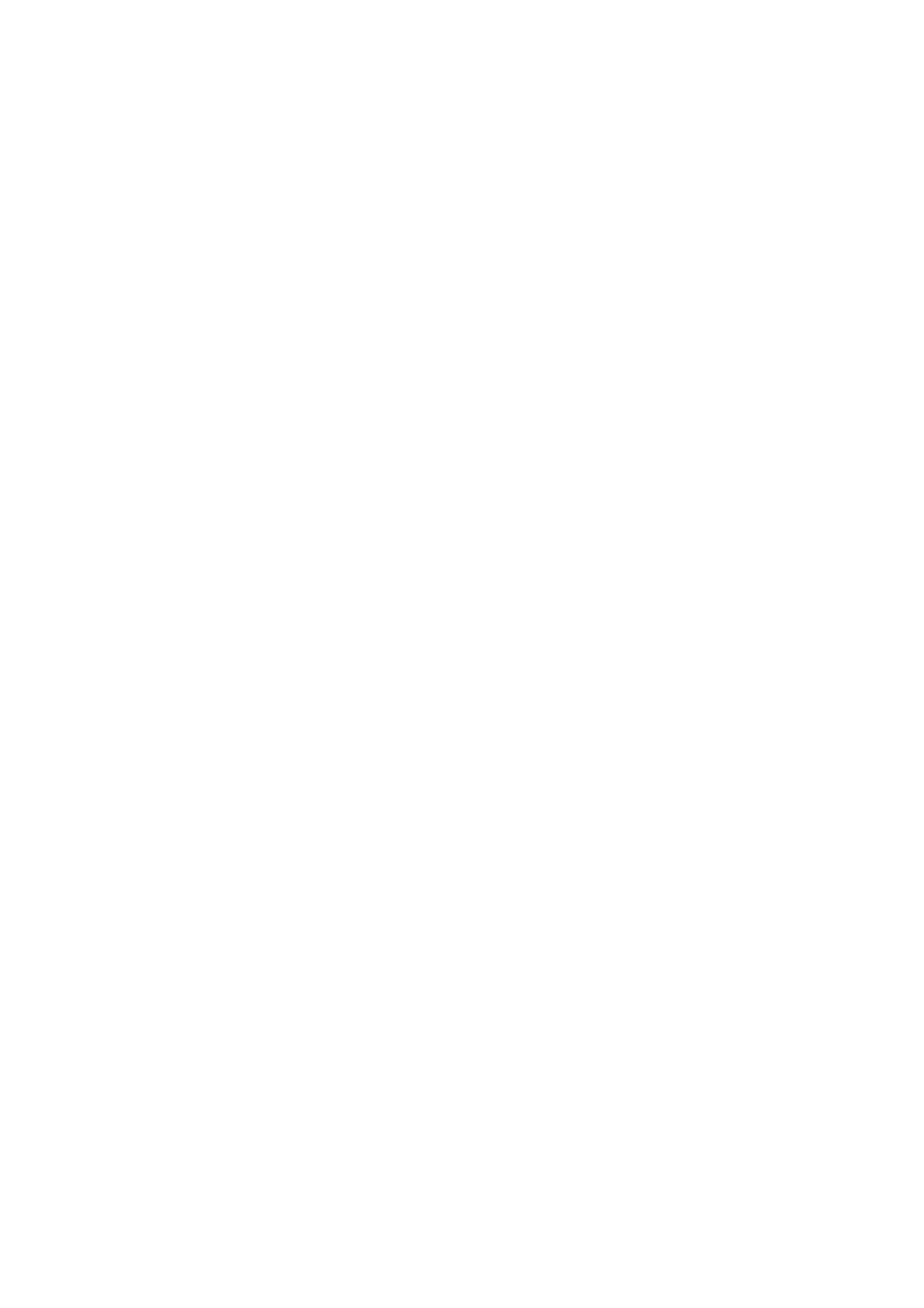| ---- |  |
|------|--|
|      |  |
|      |  |
|      |  |
|      |  |
|      |  |
|      |  |
|      |  |
|      |  |
|      |  |
|      |  |
|      |  |
|      |  |
|      |  |
|      |  |
|      |  |
|      |  |
|      |  |
|      |  |
|      |  |
|      |  |
|      |  |
|      |  |
|      |  |
|      |  |
|      |  |
|      |  |
|      |  |
|      |  |
|      |  |
|      |  |
|      |  |
|      |  |
|      |  |
|      |  |
|      |  |
|      |  |
|      |  |
|      |  |
|      |  |
|      |  |
|      |  |
|      |  |
|      |  |
|      |  |
|      |  |
|      |  |
|      |  |
|      |  |
|      |  |
|      |  |
|      |  |
|      |  |
|      |  |
|      |  |
|      |  |
|      |  |
|      |  |
|      |  |